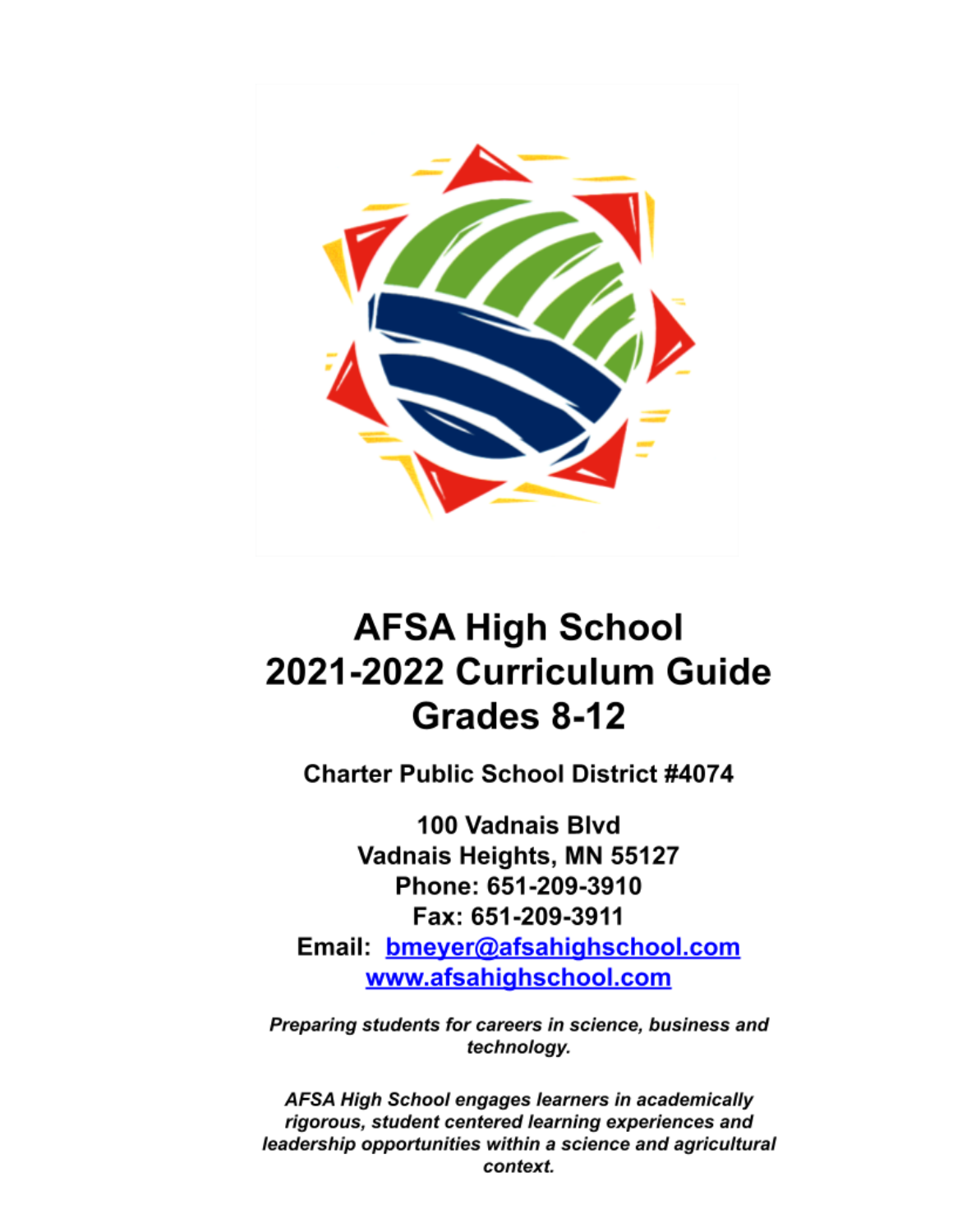| <b>Curriculum Strengths at AFSA</b>                              | $\boldsymbol{2}$        |
|------------------------------------------------------------------|-------------------------|
| <b>AFSA High School - Pathways, Career Options, and Concepts</b> | 3                       |
| <b>General Registration Information</b>                          | $\overline{\mathbf{4}}$ |
| <b>AFSA Graduation Requirements for grades 9 - 12</b>            | 5                       |
| <b>Five Year Course Plan</b>                                     | 6                       |
| <b>Recommended Course of Study grades 8-12</b>                   | $\overline{7}$          |
| <b>College Courses at AFSA</b>                                   | 10                      |
| <b>Postsecondary Enrollment Options</b>                          | 10                      |
| Grading                                                          | 11                      |
| <b>Schedule Planning Sheet for grades 8-12</b>                   | 12                      |
| 2021-2022 Course Offerings grades 9-12                           | 13                      |
| <b>AgriScience Department</b>                                    | 13                      |
| <b>Creative Arts Department</b>                                  | 15                      |
| Language Arts Department                                         | 16                      |
| <b>Mathematics Department</b>                                    | 17                      |
| <b>Physical Education Department</b>                             | 18                      |
| <b>Science Department</b>                                        | 19                      |
| Social Studies Department                                        | 19                      |
| World Language Department                                        | 21                      |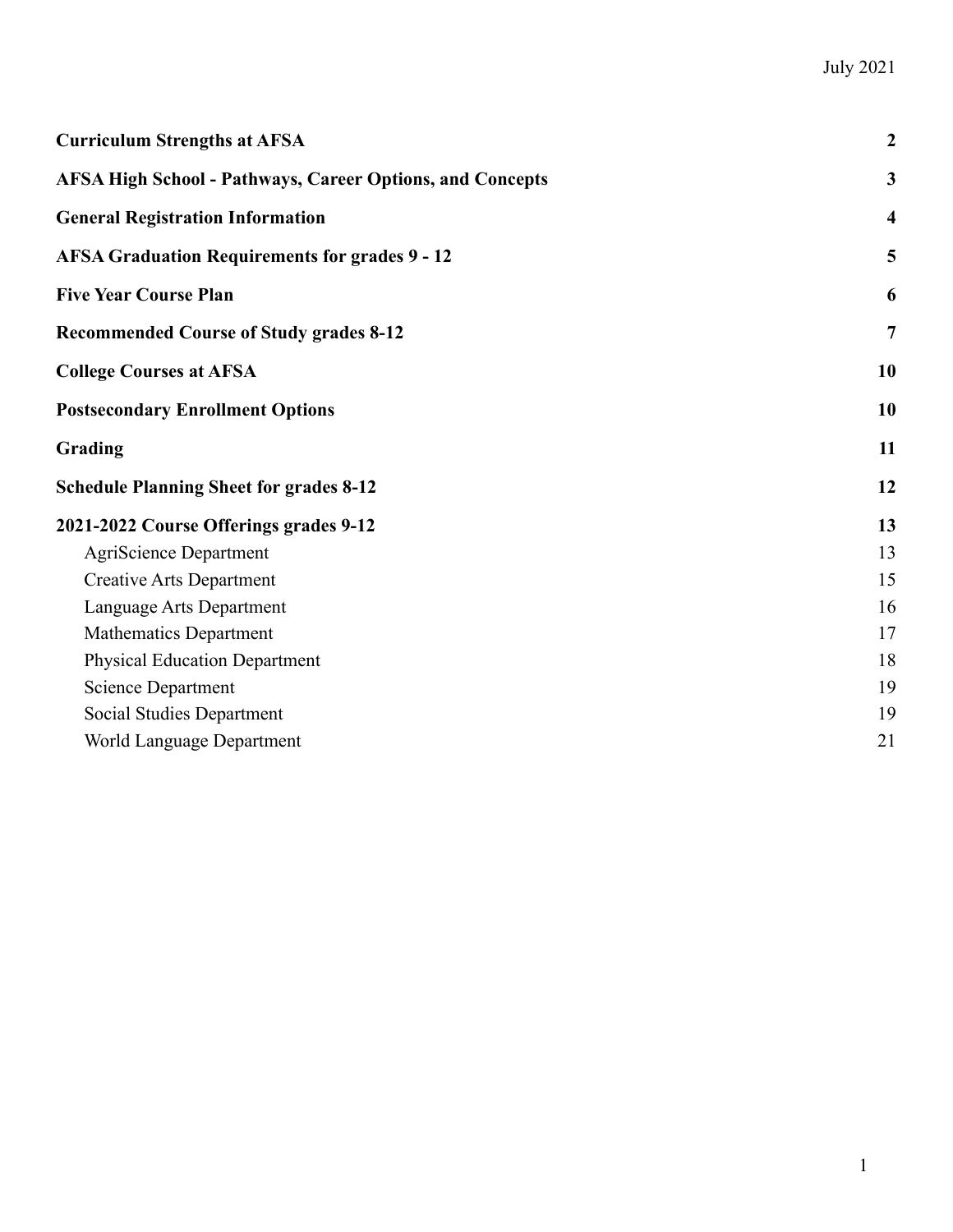# **CURRICULUM STRENGTHS AT AFSA**

#### <span id="page-2-0"></span>**Continuity and Consistency!**

Students can begin their education at AFSA as early as Kindergarten and continue through 12th grade. Courses over AFSA's K - 12 curriculum build upon previous coursework to create critical thinkers ready for college!

#### **State Standards**

All AFSA courses meet or exceed MN state standards. Each course has a fully developed scope and sequence. A detailed course syllabus is provided to students and parents for each class taught at AFSA. Course syllabi include information on state standards, grading standards, homework requirements, textbook or reading list, required materials and an outline of activities for the class. AFSA teachers are licensed by the state of Minnesota.

#### **College Prep Education**

Students at AFSA High School are prepared for postsecondary education. Our curriculum is designed to prepare students for postsecondary admission and success. In addition to college-preparatory classroom content, AFSA students participate in regular college and career readiness (CCR) activities. AFSA students in grades 10 through 12 visit 2- and 4-year public and private colleges and universities. AFSA also hosts an annual Career Day and College Fair. These events give AFSA students opportunities to explore career interests and postsecondary programs and help each AFSA student develop an individualized meaningful postsecondary path.

#### **Career Focus**

Agricultural careers make up nearly 20% of all jobs in the United States; AFSA was created to provide information to urban and suburban students about the wide range of careers available to them in this highly specialized field. AFSA is not preparing students to be farmers, but to be wise consumers, savvy decision makers and successful, career-oriented life-long learners. The chart on the next page shows many of the potential careers in the Science, Business and Technology of Agriculture.

#### **Variety**

AFSA offers a variety of courses for students, including more than 21 different Agriscience course offerings, 20 Language Arts courses, math classes ranging from Linear Algebra to CIS Calculus, standard and elective Science courses, Social Studies courses, two levels of Spanish, and courses in theater, art, music, and technology. Students can also earn college credits while taking classes at AFSA through the University of Minnesota's College in the Schools and Southwest Minnesota State University College NOW programs.

#### **Small Class Sizes**

The average class size at AFSA is under 25 and some classes may be as low as 10. Small class sizes allow teachers to get to know the students on an individual basis. They can spend more time with each student, providing enrichment activities for those that are ready to move ahead and provide extra review for those who need more time.

# **Tutoring**

AFSA staff members are available after school Monday through Thursday for tutoring in all subject areas. Teachers are also available on a regular basis to assist students before and after school.

# **Experiential Learning**

Critical thinking, teamwork, and problem solving skills are essential for today's learners. The real-world connections provided by projects, collaborative learning, and experiential learning create opportunities for students to develop critical thinking, teamwork, and problem solving skills while fostering student inquiry and innovation. All classes at AFSA incorporate projects for students to demonstrate their knowledge.

#### **Terms**

AFSA students all participate in experiential learning activities in lieu of regular classroom activities for two weeks each year: one week in October and one week in June. These are unique experiences planned by students and staff to develop skills, introduce new opportunities, and build relationships. Offerings include community service, college visits, travels, arts activities, environmental activities, camping, career exploration, sports activities, and more.

#### **Leadership Opportunities**

AFSA classes and activities provide many opportunities for students to develop their leadership potential. From student officer positions in the FFA and National Honor Society, to committee chairpersons for community service or fundraisers, students have many opportunities to get involved in their school community.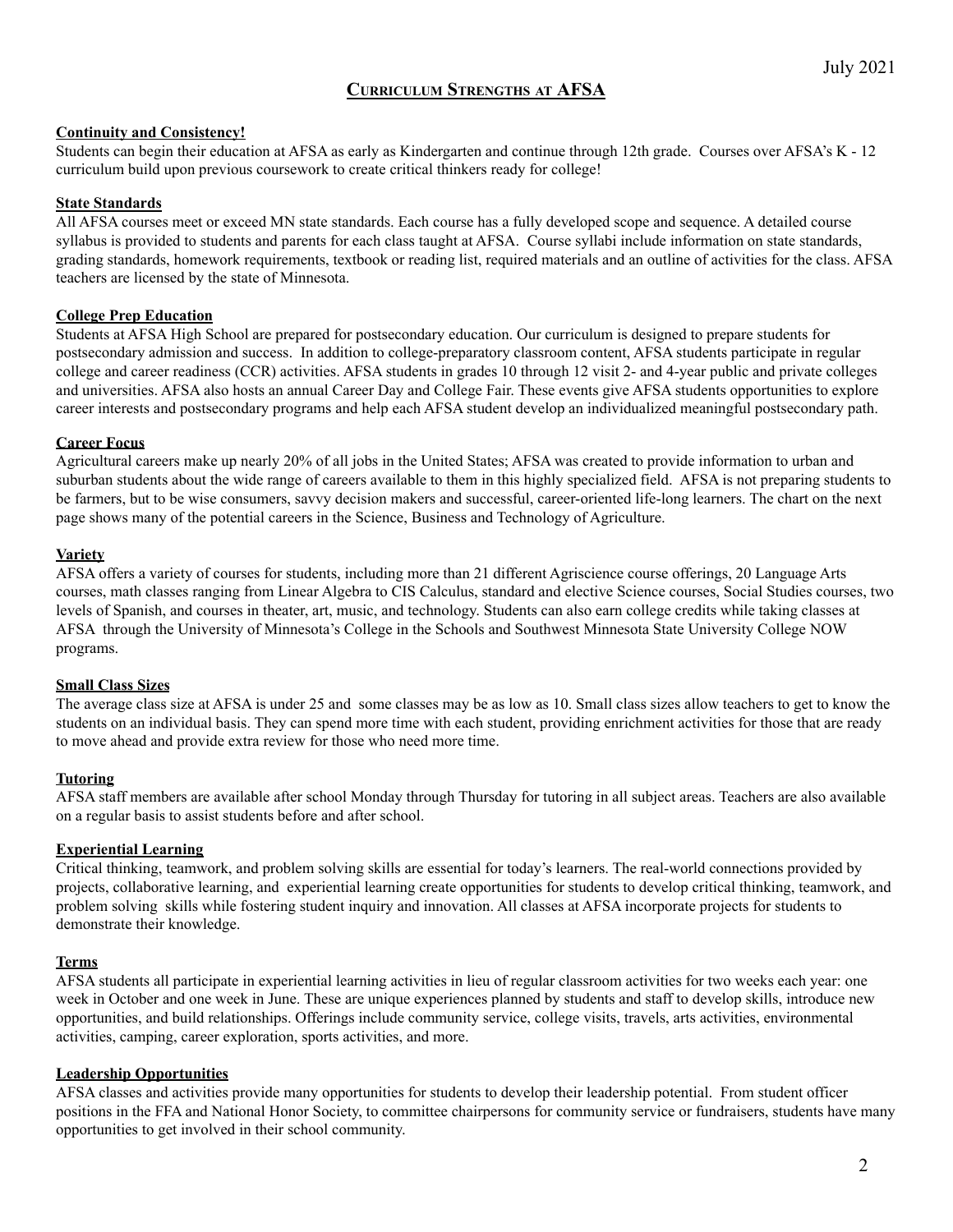# **AFSA HIGH SCHOOL - PATHWAYS, CAREER OPTIONS, AND CONCEPTS**

<span id="page-3-0"></span>AFSA strives to provide urban and suburban students with a broader understanding of the careers available in science and agriculture. The chart below lists just a few of the careers available to students who are trained in these areas.

| <b>PATHWAYS</b>                                                             | <b>Food Science</b><br>(Food Processing and<br>preserving, Packaging,<br>Distribution, Government<br>monitoring & regulation)                                                                                                                                                                                                                                                                                                                                                                                                                                                  | <b>Plant Science</b><br>(Agronomic, Horticulture,<br>Forestry, Turf, Viticulture,<br>Soils)                                                                                                                                                                                                                                                                                                                                                                                                                                                                                                                                     | <b>Animal Science</b><br>(Large animals, small<br>animals, wildlife animals,<br>and research animals)                                                                                                                                                                                                                                                                                                                                                                                                                                                                                                                                                                                                                                                                | <b>Engineering &amp;</b><br><b>Mechanics</b><br>(Power, Structures,<br>Controls, Geospatial<br>Technology, Computer<br>Systems, Electronics,<br>Hydraulics, Pneumatics)                                                                                                                                                                                                                                                                                                                                                                                                                                                     | <b>Environment &amp;</b><br><b>Natural Resources</b><br>(Pollution Prevention,<br>Water & Air Quality,<br>Habitat Conservation,<br>Forest Products, Parks<br>and Recreation, Mining,<br>Fisheries)                                                                                                                                                                                                                                                                                                                                                                                                                                                                                                                                                              |
|-----------------------------------------------------------------------------|--------------------------------------------------------------------------------------------------------------------------------------------------------------------------------------------------------------------------------------------------------------------------------------------------------------------------------------------------------------------------------------------------------------------------------------------------------------------------------------------------------------------------------------------------------------------------------|---------------------------------------------------------------------------------------------------------------------------------------------------------------------------------------------------------------------------------------------------------------------------------------------------------------------------------------------------------------------------------------------------------------------------------------------------------------------------------------------------------------------------------------------------------------------------------------------------------------------------------|----------------------------------------------------------------------------------------------------------------------------------------------------------------------------------------------------------------------------------------------------------------------------------------------------------------------------------------------------------------------------------------------------------------------------------------------------------------------------------------------------------------------------------------------------------------------------------------------------------------------------------------------------------------------------------------------------------------------------------------------------------------------|-----------------------------------------------------------------------------------------------------------------------------------------------------------------------------------------------------------------------------------------------------------------------------------------------------------------------------------------------------------------------------------------------------------------------------------------------------------------------------------------------------------------------------------------------------------------------------------------------------------------------------|-----------------------------------------------------------------------------------------------------------------------------------------------------------------------------------------------------------------------------------------------------------------------------------------------------------------------------------------------------------------------------------------------------------------------------------------------------------------------------------------------------------------------------------------------------------------------------------------------------------------------------------------------------------------------------------------------------------------------------------------------------------------|
| <b>SAMPLE</b><br><b>CAREER</b><br><b>SPECIALTIES/</b><br><b>OCCUPATIONS</b> | Sales · Communications<br>Specialists ●<br>Business-Educators ●<br>Food Scientists ● Meat<br>Processors-Toxicologist.<br>Biochemists-Nutritionists-<br>Dieticians · Food<br><b>Brokers-Food Inspectors</b><br>• Meat Cutters-Meat<br>Graders • Meat Science<br>Researchers • Food<br>Meal Supervisors ·<br>Cheese Makers •<br>Microbiologists · Produce<br>Buyers · Bacteriologists<br>• Food & Drug Inspectors<br>• Bioengineers •<br>Biochemists ● Food &<br>Fiber Engineers · Food<br>Processors · Storage<br>Supervisors· Fieldman ·<br><b>Quality Control Specialists</b> | <b>Bioinformatics Specialists</b><br>• Plant Breeders and<br>Geneticists •<br>Biotechnology Lab<br>Technician ● Soil & Water<br>Specialists · Crop Farm<br>Managers · Agricultural<br>Educators • Plant<br>Pathologists •<br>Aquaculturalists · Sales<br>Representatives ·<br>Botanists • Tree<br>Surgeons · Education &<br>Extension Specialists ·<br>Agricultural Journalists ·<br><b>Commodity Marketing</b><br>Specialists · Grain<br>Operations<br>Superintendents<br>•Custom Hay/Silage<br>Operators · Forest<br>Geneticists ● Golf Course<br>Superintendents ·<br>Greenhouse Mangers ·<br>Growers • Farmers<br>•Ranchers | Aquaculturalists · Animal<br>Caretakers-Poultry<br>Managers · Equine<br>Managers-Veterinarians ·<br>Veterinary<br>Assistants-Feedlot<br>Specialists · Animal<br>Scientists ● Embryo<br>Technologists · Livestock<br>Buyers • Feed Sales<br>Representatives ·<br>Vivarian Technicians ·<br>Wildlife Biologists ·<br>Livestock Geneticists ●<br>Animal Nutritionists ●<br>Dairy Producers <sup>®</sup><br>Livestock Inspectors ·<br><b>Feed Sales Specialists</b><br>•Animal Health<br>Salespersons • Meat<br>Science Researcher<br>·Reproductive<br>Physiologists · Embryo<br>Transfer Technicians •<br>Pet Shop Operators<br>•USDA Inspectors •<br>Livestock Rancher /<br>Breeder · Agricultural<br>Products Buyer ● Animal<br><b>Health Products</b><br>Distributor | Electronics Systems<br>Technicians · Engineers<br>• Extension Engineering<br>Specialists • Heavy<br><b>Equipment Maintenance</b><br>Technicians · Recycling<br>Technicians ● Waste<br><b>Water Treatment Plant</b><br>Operators •<br>Equipment/Parts Mangers<br>• Welders • Machinists<br>• Communication<br>Technicians · Agricultural<br><b>Applications Software</b><br>Developers/Programmers<br>• Database<br>Administrators •<br><b>Computer Service</b><br><b>Technical Support</b><br>Technicians • Information<br>Lab Specialists • GPS<br>Technicians• Remote<br>Sensing Specialists.<br><b>Machine Operators</b> | Cartographers · Wildlife<br>Managers • Range<br>Technicians · Ecologists<br>Park Mangers •<br>Environmental<br>Interpreters . Fish and<br>Game Officers Loggers .<br>Forest Technicians · Log<br>Graders . Pulp and<br>Paper Manager Soil<br>Geology Technician ·<br>Geologists . Mining<br><b>Engineers Fisheries</b><br>Technicians •<br>Hydrologists ● Fish<br>Hatchery Manager ·<br>Commercial Fishermen ·<br>Pollution Prevention and<br>Control Managers ·<br><b>Environmental Sampling</b><br>and Analysis<br>Scientists/Technicians•<br>Environmental<br>Compliance Assurance<br>Managers · Hazardous<br>Materials Handlers •<br><b>Water Environment</b><br>Managers · Water<br>Quality Managers.<br>Toxicologists · Solid<br><b>Waste Specialists</b> |
| <b>CONCEPTS</b>                                                             | CLUSTER KNOWLEDGE AND SKILLS: ALL PATHWAYS AT AFSA INCLUDE THE FOLLOWING EDUCATIONAL CONCEPTS AND SKILL<br><b>DEVELOPMENT</b><br>+Academic Foundations/College Prep Curriculum + Communications +Problem Solving and Critical Thinking + Information Technology + Research<br>+ Systems + Safety, Health and Environment + Leadership and Teamwork + Ethics and Legal Responsibilities + Employability and Career<br>Development ♦ Technical Skills ♦ Personal Values ♦ Community Service ♦ Hand- on Learning ♦                                                                |                                                                                                                                                                                                                                                                                                                                                                                                                                                                                                                                                                                                                                 |                                                                                                                                                                                                                                                                                                                                                                                                                                                                                                                                                                                                                                                                                                                                                                      |                                                                                                                                                                                                                                                                                                                                                                                                                                                                                                                                                                                                                             |                                                                                                                                                                                                                                                                                                                                                                                                                                                                                                                                                                                                                                                                                                                                                                 |

Revised and reprinted with permission from National Association of State Directors of Career Technical Education/National Career Technical Education Foundation: States' Career Clusters Initiative, 2005.

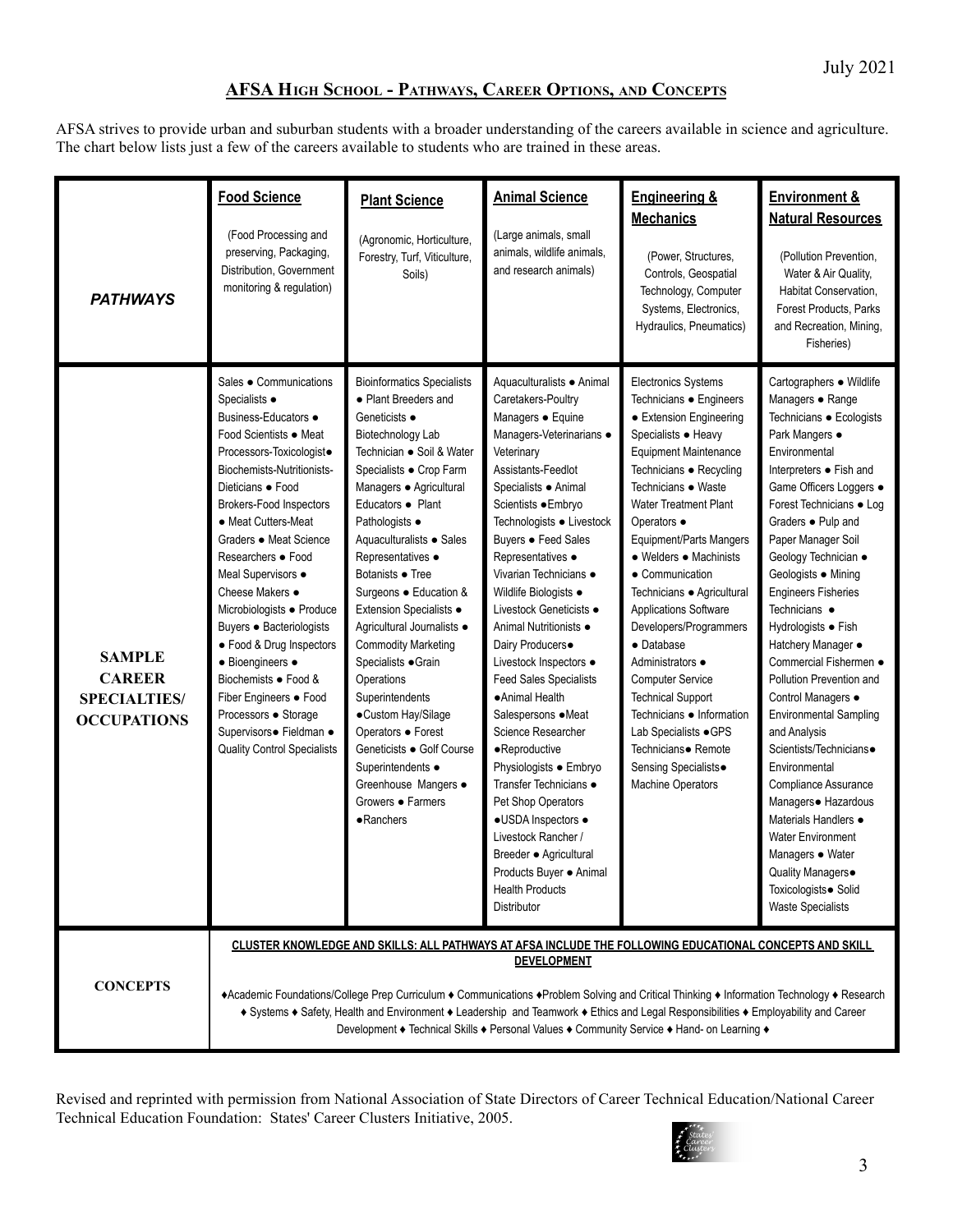# **GENERAL REGISTRATION INFORMATION**

- <span id="page-4-0"></span>1. Students should review the curriculum guide and course selection information with their parents/guardians.
- 2. It is the responsibility of each student to be aware of the requirements for graduation.
- 3. All students at AFSA must be working towards meeting the AFSA graduation requirements.
- 4. Each one-trimester course earns a student .5 credits unless otherwise noted in the course description.
- 5. Information on Terms changes each year and will be made available at the start of the school year for O-term and in February/March for J-term.
- 6. Additional Information about school policies and procedures can be found in the Student Handbook. Copies of this handbook are provided to all students on the first day of school.

# **Annual Registration Procedures**

**New Students:** Each June, scheduling dates will be arranged by grade level. All new students will be required to attend their scheduling session to complete the Math Placement exam and finalize their schedule.

**Returning Students:** Schedules will be finalized before the beginning of the next school year. Please see a school official if you have questions regarding your schedule.

# **Orientation-First Day of School**

On the first day of school each year, all students gather in the gym for welcome and introductions. School staff members speak briefly to the entire group and then divide students up by their advisory groups. The advisory groups then meet for 1-2 hours to go over any questions a student might have. Information given out at that time includes student lunch numbers, locker information, computer logins and passwords, daily schedule, directions and any other information students need to make their school year successful.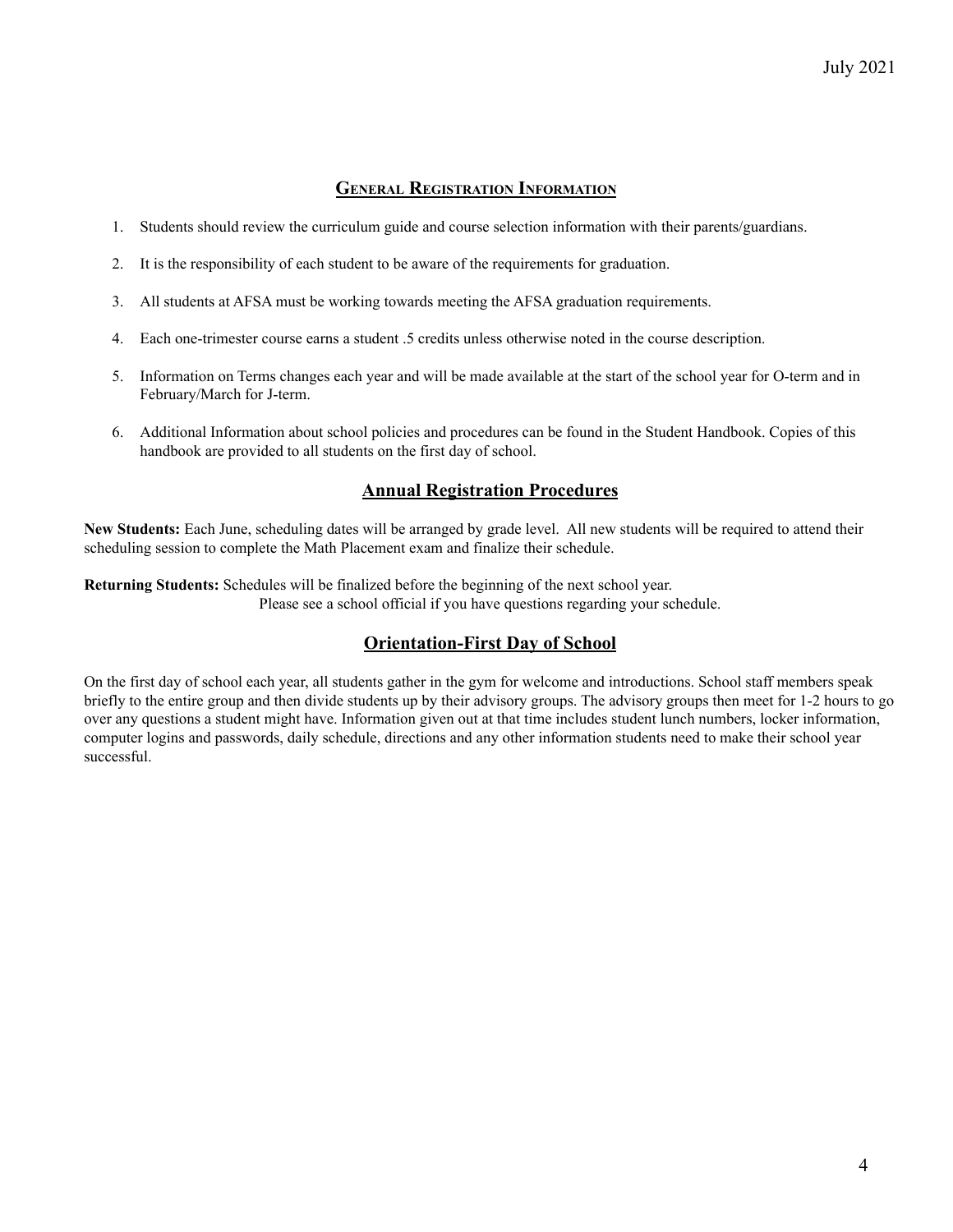# **AFSA GRADUATION REQUIREMENTS FOR GRADES 9 - 12**

<span id="page-5-0"></span>AFSA's graduation standards are higher than state requirements and all courses meet or exceed Minnesota State Standards. To graduate from AFSA, high school students must earn 28.5 Credits, complete 4 Science Fair Projects, carry out 12 Public Presentations, participate in Community Service each year and complete a portfolio in a web-based program. Completion of these requirements results in the AFSA Honors Diploma. Exceptions may be made by referral to the Academic Advisory Committee and will not qualify for the Honors Diploma.

Credits must be earned in the following areas:

- 4.5 credits each of Language Arts
- 4 credits each of Math, Science, Social Studies and Agriscience
- 2 credits of a World Language
- 1 credit of an Arts class (Art, Music, Theatre)
- .5 credits of Phy Ed.
- .5 credits of Health
- 4 credits of Electives (Terms, SAEs, projects, etc)

\*8th grade course requirements meet state standards so that students can progress into the high school program.

# **AFSA Requirements 8 - 12**

Science Fair projects: Students must complete one science fair project per year

- These may be completed in class (science or agriculture) or developed independently.
- AFSA will hold an in-house science fair competition in January. Students who do not complete their Science Fair in January must present their Science Fair on a school presentation night. This needs to be arranged in advance.
- In order to receive credit, Science Fair projects must investigate a scientific topic and reflect that topic in a display board, a paper, and presentation to judges.

Public Presentations: Students carry 3 public presentations per year

- One presentation will be the student's annual science fair presentation at the local, state or national science fair.
- One presentation can be a student's participation in an event such as a recruitment visit or other activities as approved by their advisor.
- One presentation will be from a class project developed by the student.

Note: Presentations in classes do not count towards this requirement.

Electronic Portfolio:

- Students begin their portfolio in  $8<sup>th</sup>$  grade and update it each year. Advisors track progress and sign off on the final (senior year) portfolio.
- Student portfolios will be done using a web-based program.
	- The student's electronic portfolio should include:
	- o Cover letter and resume
		- o Student career goals and
		- information
		- o Career Interest Inventories
		- o Copies of student work
			- (projects, papers, photos, etc)
- o Copies of awards and activities
- o Record of presentations
- o Other items as recommended by your advisor
- o Senior Graduation Survey

Community Service: All students participate in 12 hours of community service activities each year. Students can complete these hours by participating in AFSA's Fall and Spring Community Service Days. Students who are unable to complete their community service hours during AFSA's designated days will work with AFSA staff to demonstrate completion of the community service requirement.

School Participation: Full participation in all seminars, terms, Friday activities and advisory groups.

- AFSA has a special schedule each Friday when in session, staff and students plan special meetings and events for these days: All-school FFA meetings
	- Seminars
	- **•** Science Fair preparation
	- Academic check-ins and rewards
- O-term is held in October.
- J-term is held in June.
- Advisory groups meet each day.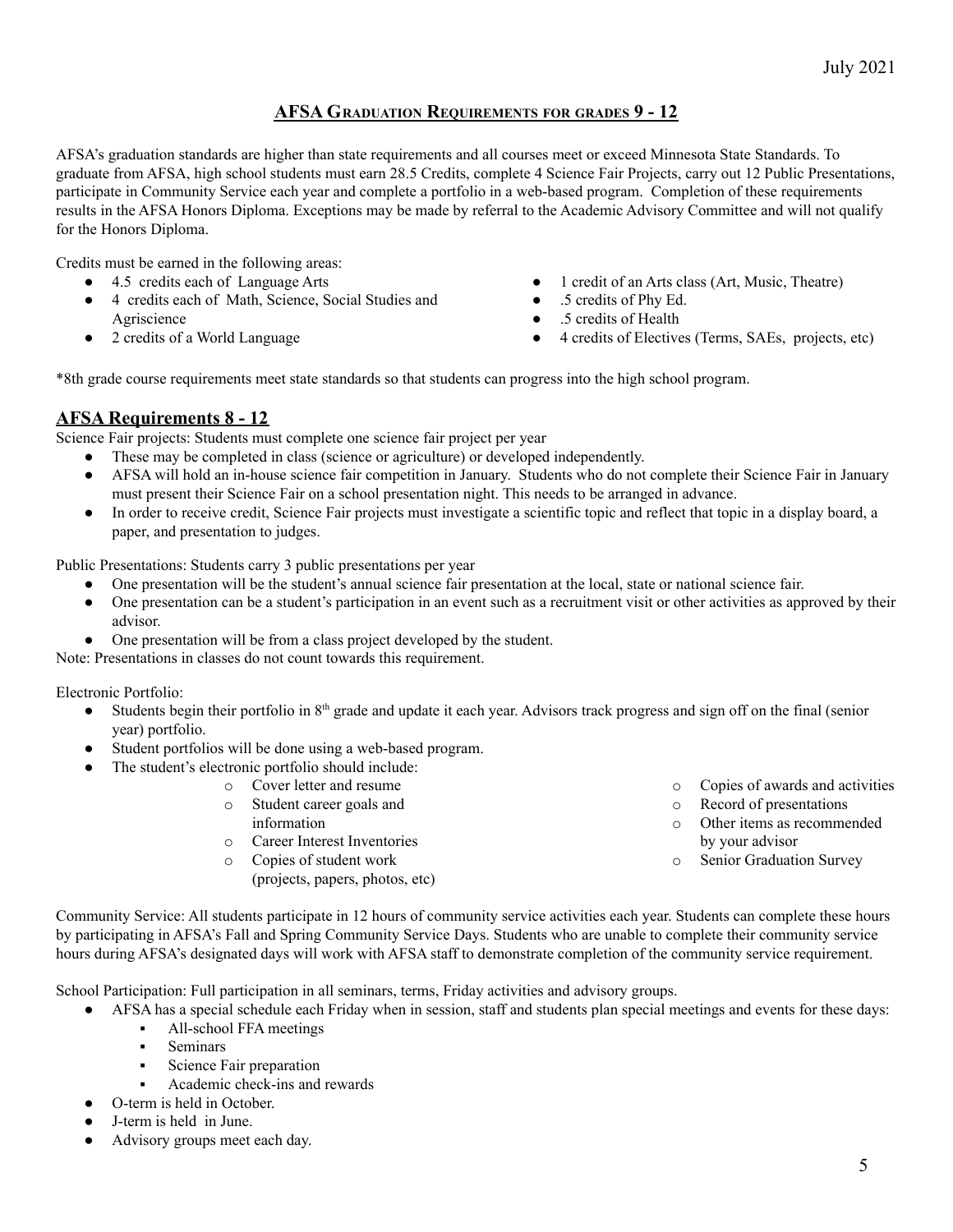# **FIVE YEAR COURSE PLAN**

<span id="page-6-0"></span>NOTE: This plan is the typical path for students who start at AFSA in Middle School. Adjustments can be made for students who test in at higher levels or who start at AFSA as  $8<sup>th</sup>$ ,  $9<sup>th</sup>$ ,  $10<sup>th</sup>$ ,  $11<sup>th</sup>$ , or  $12<sup>th</sup>$  grade students.

|                          | 8th Grade                                                             | 9th Grade                                                      | 10th Grade<br>11th Grade                                                                |                                                                                         | 12th Grade                                                                              |
|--------------------------|-----------------------------------------------------------------------|----------------------------------------------------------------|-----------------------------------------------------------------------------------------|-----------------------------------------------------------------------------------------|-----------------------------------------------------------------------------------------|
| Agriscience              | Discovering<br>Agriculture (1<br>trimester)                           | Introduction to<br>Agriculture (1<br>trimester)                | Three trimesters of<br>Agriculture electives                                            | Two trimesters of<br>Agriculture electives                                              | Two trimesters of<br>Agriculture electives                                              |
| Creative Arts            | Multiple art<br>offerings (over the<br>school year)                   | Not required                                                   | One trimester of Art,<br>Music, or Theatre                                              | One trimester of Art,<br>Music, or Theatre                                              | Not required                                                                            |
| Language<br>Arts         | Discovering<br>Literature and<br>Composition (3<br>trimesters)        | <b>Essence of English</b><br>(3 trimesters)                    | Two trimesters of<br>Language Arts<br>courses                                           | Two trimesters of<br>Language Arts<br>electives                                         | Two trimesters of<br>Language Arts<br>electives                                         |
| Math                     | Linear Algebra,<br>Algebra 1, or<br>Geometry* (3<br>trimesters)       | Algebra I or<br>Geometry* (3<br>trimesters)                    | Next higher math<br>offering (usually<br>Geometry or Algebra<br>$II$ ) – (3 trimesters) | Next higher math<br>offering – must<br>complete through<br>Algebra II (3<br>trimesters) | Next higher math<br>offering - must<br>complete through<br>Algebra II (3<br>trimesters) |
| Phy Ed. &<br>Health      | Discovering Health<br>& Physical<br>Education (1<br>trimester)        | Not required                                                   | Choice of Phy. Ed.<br>Course (1 trimester)                                              | Health                                                                                  | Not required                                                                            |
| Science                  | Earth Science (3<br>trimesters)                                       | Biology (3<br>trimesters)                                      | Chemistry (2)<br>trimesters)                                                            | Physics (2)<br>trimesters)                                                              | Two trimesters of<br>Science classes                                                    |
| Social<br><b>Studies</b> | Discovering United<br>States History &<br>Economics (2<br>trimesters) | Lifelong Leaders,<br>Civics, &<br>Government (3<br>trimesters) | U.S. History (2)<br>trimesters)                                                         | World History (2<br>trimesters)                                                         | Economics and<br>Geography (2<br>trimesters)                                            |
| World<br>anguage         | Spanish (1 trimester)                                                 | Spanish I (2)<br>trimesters)                                   | Spanish II (2)<br>trimesters)                                                           | Not required                                                                            | Not required                                                                            |
| Electives                | Not required                                                          | One elective course<br>if student is in<br>Geometry or higher  | Choice of classes                                                                       | Choice of classes                                                                       | Choice of classes                                                                       |
| Terms                    | O-term & J-term                                                       | O-term and J-term                                              | O-term and J-term                                                                       | O-term and J-term                                                                       | O-term; J-term<br>required for students<br>who need credit<br>toward graduation         |

\*Students may test into higher math levels.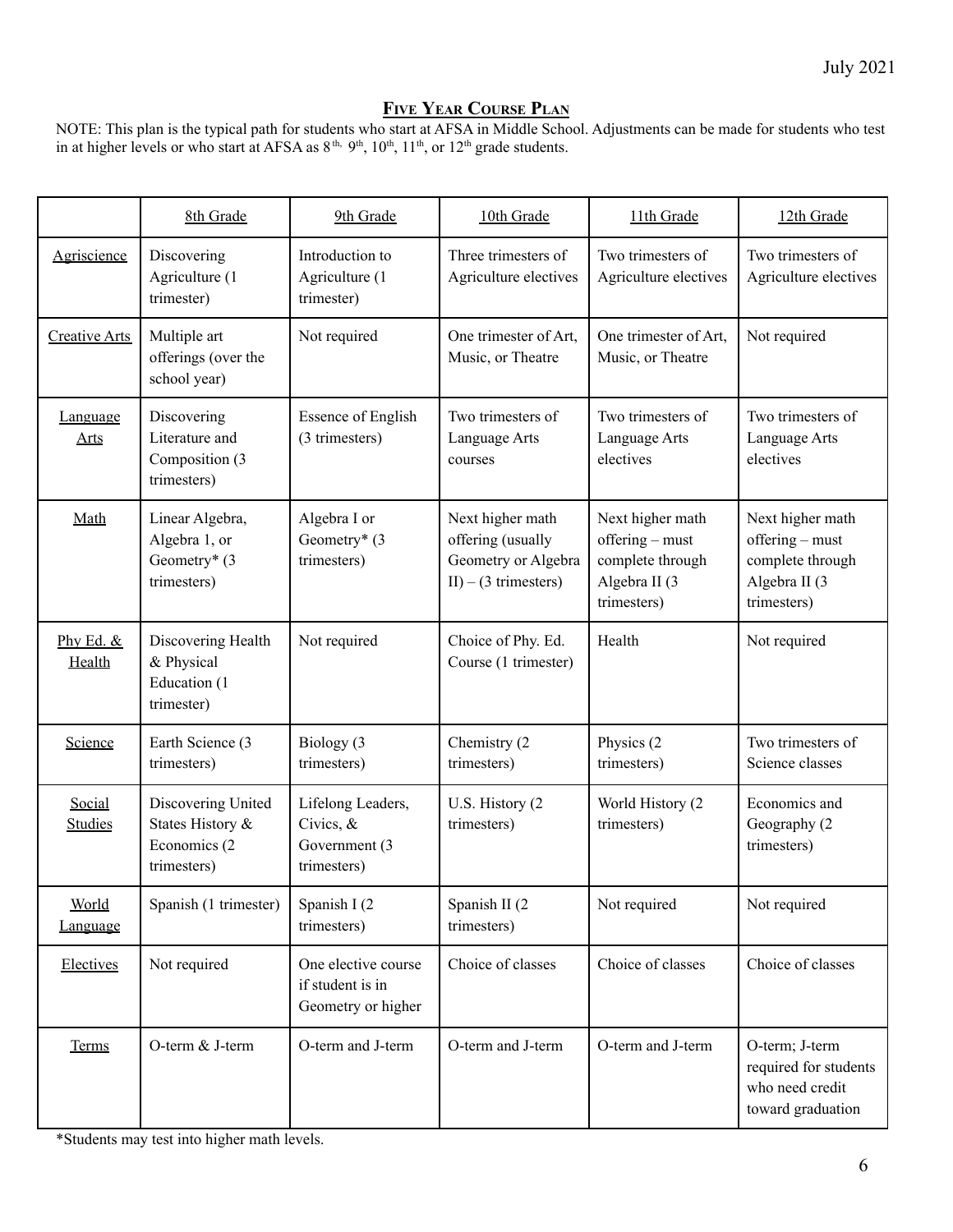# **RECOMMENDED COURSE OF STUDY GRADES 8-12**

# <span id="page-7-0"></span>**Honors Diploma and College Prep-four year college program – with CIS –EXAMPLE**

Student is prepared to enroll in a four-year college program

| Dept                            | Grade 8                                                                                 | Grade 9                          | Grade 10                                                | Grade 11                                              | Grade 12                                              |
|---------------------------------|-----------------------------------------------------------------------------------------|----------------------------------|---------------------------------------------------------|-------------------------------------------------------|-------------------------------------------------------|
| <b>Science</b>                  | Earth Science OR<br><b>Exploring Science</b>                                            | <b>Biology</b>                   | Chemistry                                               | Physics OR College<br>NOW Chemistry*                  | Physics OR College<br>NOWChemistry*                   |
| Language<br>Arts                | Discovering Lit $\&$<br>Comp OR<br>Exploring Lit &<br>Comp                              | <b>Essence of English</b>        | Composition &<br>American OR British<br>Literature      | CIS Composition*/<br>CIS Literature*                  | CIS Composition*/<br>CIS Literature*                  |
| Agriscience                     | Discovering<br>Agriscience OR<br>Exploring<br>Agriculture                               | Introduction to<br>Agriculture   | Floriculture &<br>Fish and Wildlife                     | Landscape $&$<br>Greenhouse OR CIS<br>Animal Science* | <b>CIS Animal</b><br>Science*                         |
| <b>Social</b><br><b>Studies</b> | Discovering U.S.<br><b>History OR</b><br><b>Exploring History</b><br>& Culture          | Citizenship &<br>Government      | <b>US History</b>                                       | World History                                         | Economics $\&$<br>Geography                           |
| Math                            | Algebra I                                                                               | Geometry                         | Algebra II                                              | Pre-Calculus                                          | CIS Calculus*                                         |
| World<br>Language               | Spanish                                                                                 | Spanish I                        | Spanish II                                              | Elective (if needed)                                  | Elective (if needed)                                  |
| Arts                            | Variety of options                                                                      | Elective (if schedule<br>allows) | Creative Dramatics,<br>Music Appreciation,<br>OR 2D Art | Improvisation, Music<br>Appreciation, OR 3D<br>Art    | Music Appreciation,<br>Graphic Design, OR<br>Yearbook |
| Phy Ed &<br><b>Health</b>       | <b>Exploring Physical</b><br>Education & Health<br>OR Discovering<br>Education & Health |                                  | Health OR PE                                            | Health OR PE                                          | PE Elective (if<br>needed and schedule<br>allows)     |
| <b>Electives</b>                |                                                                                         | Lifelong Leaders                 | Environmental<br>Science                                | Leadership/CIS<br>Political Science*                  | <b>CIS Political</b><br>Science*/Leadership           |

**\*Most CIS courses are offered on alternating years.**

Science classes: Students must complete chemistry and/or physics. Some Agriculture classes can also count toward AFSA graduation credit for science:

Vet Science Large Animal Science Equine Science

Sustainable Agriculture CIS Animal Science Natural Resources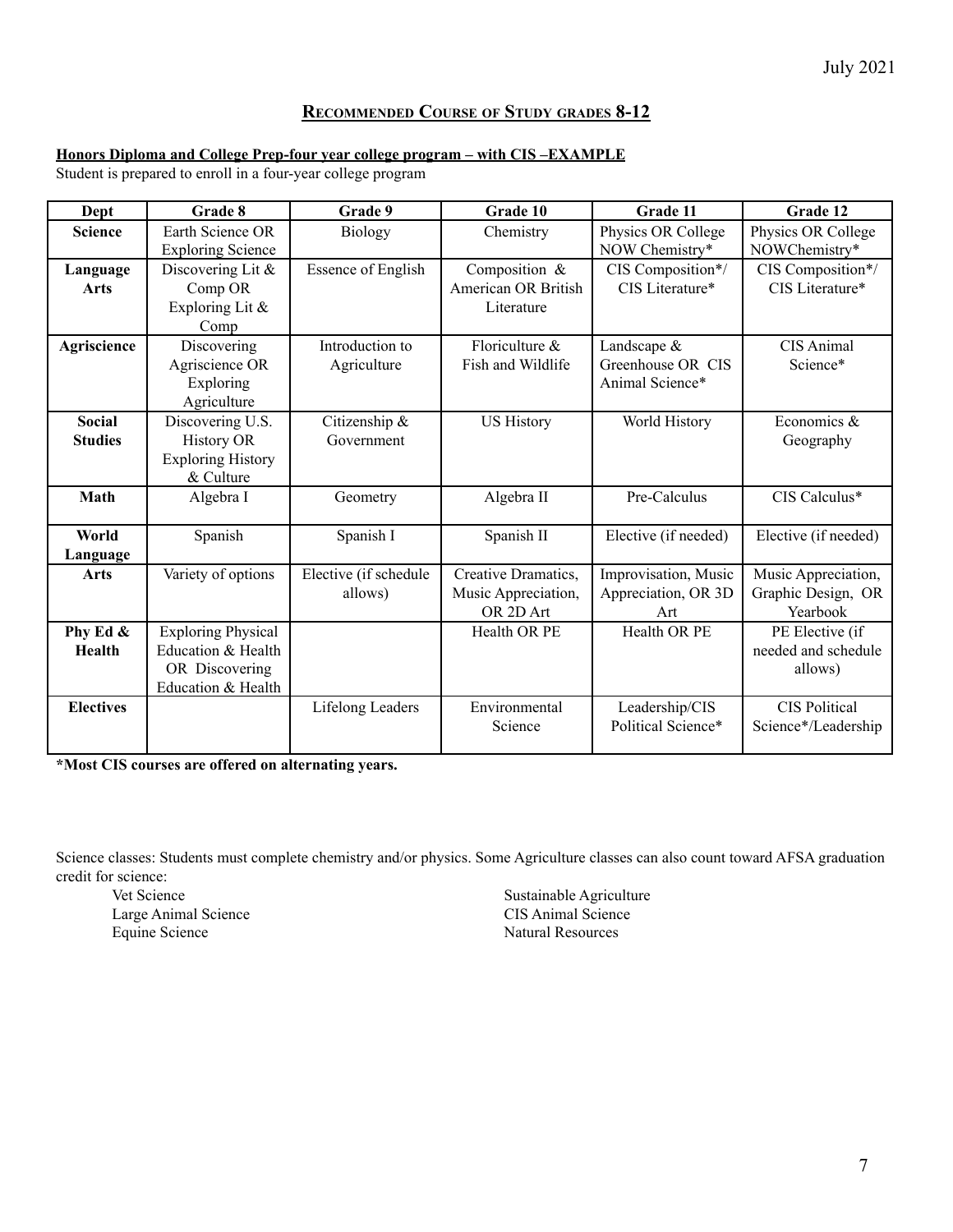#### **Honors Diploma and College Prep-four year college program – no CIS- EXAMPLE**

Student is prepared to enroll in a four-year college program

| Dept               | Grade 8                   | Grade 9                   | Grade 10                   | <b>Grade 11</b>            | Grade 12                  |
|--------------------|---------------------------|---------------------------|----------------------------|----------------------------|---------------------------|
| <b>Science</b>     | Earth Science OR          | <b>Biology</b>            | Chemistry                  | Physics                    | Environmental             |
|                    | <b>Exploring Science</b>  |                           |                            |                            | Science                   |
| <u>Language</u>    | Discovering Lit $\&$      | <b>Essence of English</b> | Composition AND            | <b>British OR American</b> | World Literature          |
| Arts               | Comp OR Exploring         |                           | <b>British OR American</b> | Literature AND             | <b>AND</b> Professional   |
|                    | Lit & Comp                |                           | Literature                 | Mythology                  | Writing                   |
| <b>Agriscience</b> | Discovering               | Introduction to           | Floriculture AND           | Landscape OR               | Metals and Welding -      |
|                    | Agriscience OR            | Agriculture               | Leadership OR Fish         | Greenhouse                 | OR Small Engines          |
|                    | Exploring                 |                           | & Wildlife                 |                            | OR Food                   |
|                    | Agriculture               |                           |                            |                            | Microbiology              |
| <b>Social</b>      | Discovering U.S.          | Citizenship AND           | <b>US History</b>          | World History              | Economics &               |
| <b>Studies</b>     | <b>History OR</b>         | Government                |                            |                            | Geography                 |
|                    | Exploring History &       |                           |                            |                            |                           |
|                    | Culture                   |                           |                            |                            |                           |
| <b>Math</b>        | Linear Algebra or         | Algebra I                 | Algebra II<br>Geometry     |                            | Pre Calculus OR           |
|                    | Algebra I                 |                           |                            |                            | <b>Statistics OR Math</b> |
|                    |                           |                           |                            |                            | Modeling                  |
| <b>World</b>       | Spanish                   | Spanish I                 | Spanish II                 | Elective (if needed)       | Elective (if needed)      |
| <u>Language</u>    |                           |                           |                            |                            |                           |
| <b>Arts</b>        | Variety of options        | Elective (if schedule     | Creative Dramatics,        | Improvisation, Music       | Music Appreciation,       |
|                    |                           | allows)                   | Music Appreciation,        | Appreciation, OR 3D        | <b>OR</b> Yearbook        |
|                    |                           |                           | OR 2D Art                  | Art                        |                           |
| Phy Ed &           | <b>Exploring Physical</b> |                           | Health OR PE               | Health OR PE               | PE Elective (if           |
| <b>Health</b>      | Education & Health        |                           |                            |                            | needed and schedule       |
|                    | OR Discovering            |                           |                            |                            | allows)                   |
|                    | Education & Health        |                           |                            |                            |                           |
| <b>Electives</b>   |                           | Lifelong Leaders          | Food and Culture           | Leadership                 | <b>Field Ecology</b>      |

Science classes: Students must complete chemistry and/or physics. Some Agriculture classes can also count toward AFSA graduation credit for science:

Vet Science Large Animal Science Equine Science Plant Science

Sustainable Agriculture CIS Animal Science Natural Resources Introduction to Horticulture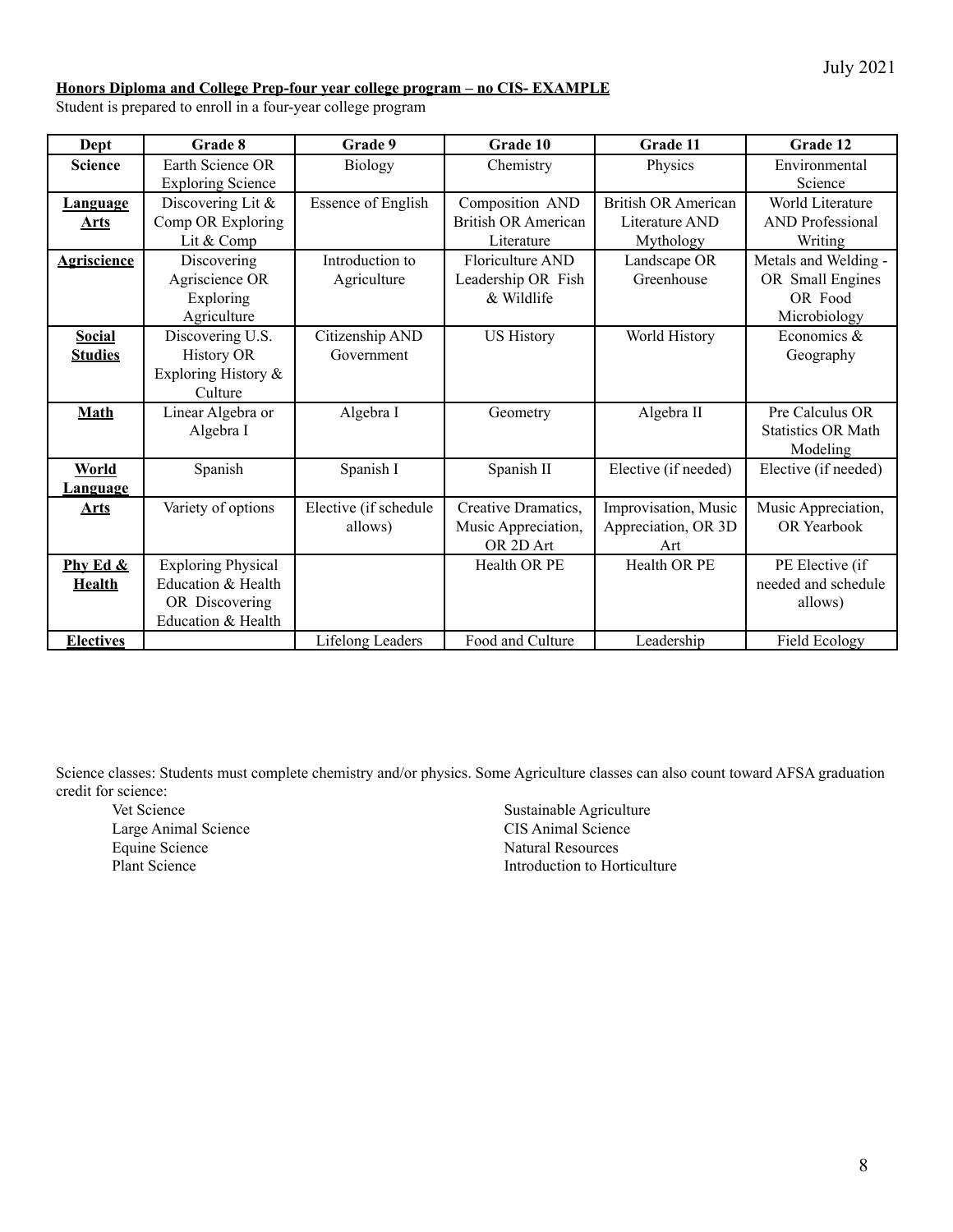# **Honors Diploma and College Prep – 2 year college program**

Student is prepared to enter a two year college or community college program.

| Dept                  | Grade 8                                                                                 | Grade 9                         | Grade 10                                                       | Grade 11                                                            | Grade 12                                                                             |
|-----------------------|-----------------------------------------------------------------------------------------|---------------------------------|----------------------------------------------------------------|---------------------------------------------------------------------|--------------------------------------------------------------------------------------|
| <b>Science</b>        | Earth Science OR<br><b>Exploring Science</b>                                            | <b>Biology</b>                  | Chemistry                                                      | <b>Conceptual Physics</b><br><b>AND</b><br>Environmental<br>Science | <b>Student Choice</b>                                                                |
| <b>Language Arts</b>  | Discovering Lit &<br>Comp OR<br>Exploring Lit &<br>Comp                                 | <b>Essence of English</b>       | Teen Lit AND<br>Composition                                    | <b>Science Fiction</b><br><b>AND</b> Creative<br>Nonfiction         | <b>Media Studies</b><br><b>AND Professional</b><br>Writing                           |
| <b>Agriscience</b>    | Discovering<br>Agriscience OR<br>Exploring<br>Agriculture                               | Introduction to<br>Agriculture  | Floriculture AND<br>Leadership<br><b>OR</b><br>Fish & Wildlife | Landscape AND<br>Greenhouse<br><b>OR</b><br>Nutrition               | Engineering $\&$<br>Metals/Welding<br>OR.<br>Food Microbiology<br>&<br>Field Ecology |
| <b>Social Studies</b> | Discovering U.S.<br><b>History OR</b><br><b>Exploring History</b><br>& Culture          | Citizenship AND<br>Government   | <b>US History</b>                                              | World History                                                       | Economics AND<br>Geography                                                           |
| Math                  | Algebra I                                                                               | Algebra I                       | Geometry                                                       | Algebra II                                                          | Statistics & Math<br>Modeling                                                        |
| <b>World Language</b> | Spanish                                                                                 | Spanish I                       | Spanish II                                                     | Elective (if needed)                                                | Elective (if needed)                                                                 |
| <b>Arts</b>           | Variety of options                                                                      | Elective (if<br>schedule allows | Creative Dramatics,<br>Music<br>Appreciation, OR<br>2D         | Improvisation,<br>Music<br>Appreciation, OR<br>3D Art               | Music<br>Appreciation,<br>Graphic Design,<br>OR Yearbook                             |
| Phy Ed & Health       | <b>Exploring Physical</b><br>Education & Health<br>OR Discovering<br>Education & Health |                                 | Health OR PE                                                   | Health OR PE                                                        | PE Elective (if<br>needed and<br>schedule allows)                                    |
| <b>Electives</b>      |                                                                                         | Lifelong Leaders                | 2D Art                                                         | <b>Small Engines</b>                                                | <b>Creative Dramatics</b>                                                            |

Science classes: Students must complete chemistry and/or physics. Some Agriculture classes can also count toward AFSA graduation credit for science:

Vet Science Large Animal Science Equine Science

Sustainable Agriculture CIS Animal Science Natural Resources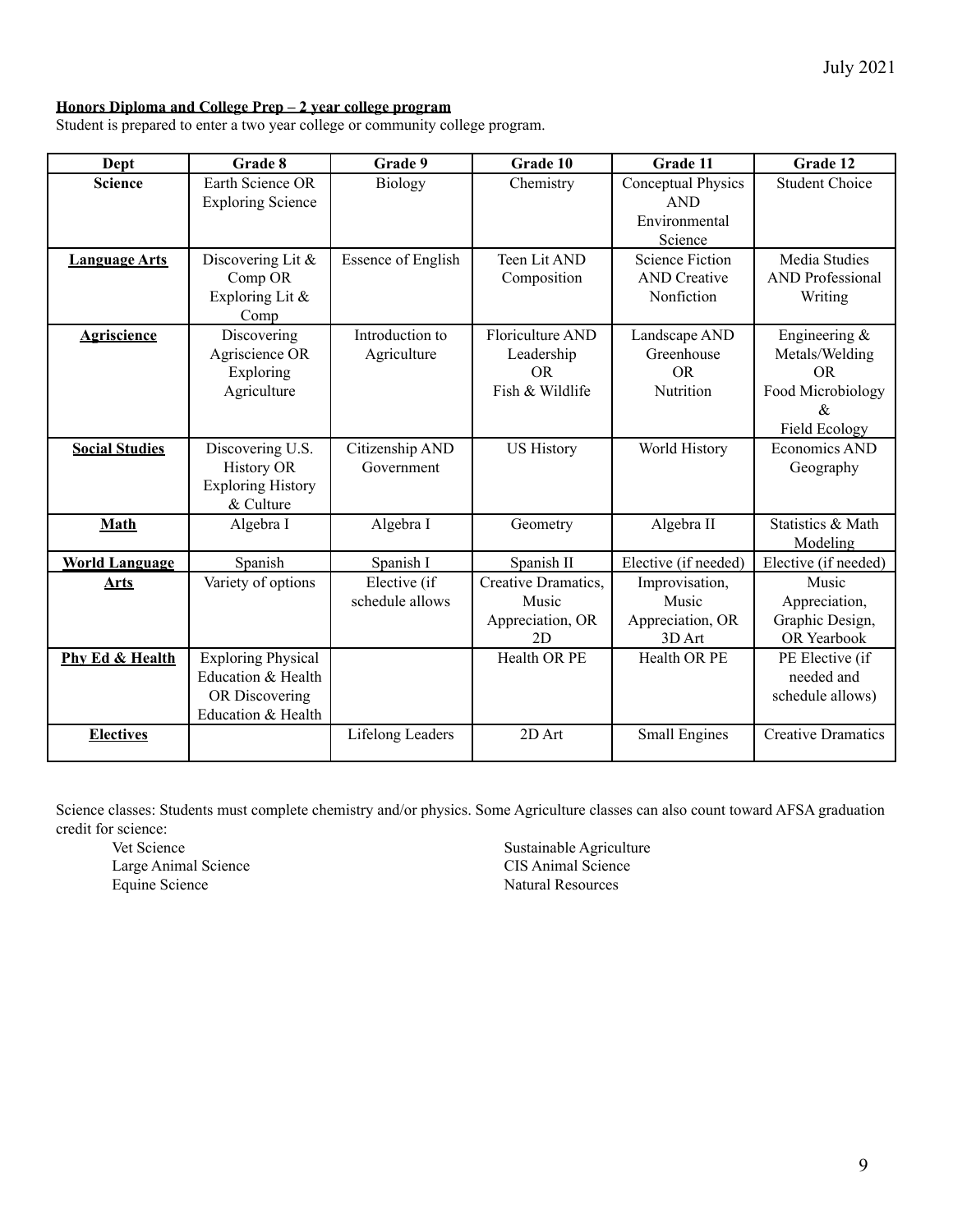# **COLLEGE COURSES AT AFSA**

- <span id="page-10-0"></span>1. UMN College in the Schools program: Website: <http://cce.umn.edu/college-in-the-schools> CIS courses are University of Minnesota courses that are offered at AFSA. CIS classes are open to qualified students in grades 10-12, as determined by the UMN guidelines. To qualify, students need to meet eligibility requirements set by each department, including course prerequisites.
	- a. Composition: University Writing (WRIT 1301)
	- b. Introduction to Literature: Poetry, Drama, Narrative (ENGL 1001W)
	- c. CSE Calculus 1 (MATH 1371)
	- d. Introduction to Animal Science (ANSC 1101)
	- e. Political Science: American Democracy in a Changing World (POL 1001)
- 2. Southwest Minnesota State University's College Now program: Website: <http://www.smsu.edu/academics/collegenow>
	- f. General Chemistry Completed High School Chemistry and completed Algebra 2.

CIS and College Now Courses that will be offered during the **2021-2022** school year:

CIS Calculus (4 college credits)

CIS Literature (4 college credits)

CIS Animal Science (4 college credits)

# **POSTSECONDARY ENROLLMENT OPTIONS**

<span id="page-10-1"></span>Postsecondary Enrollment Options (PSEO) is a program that allows some 10th, and qualified 11th- and 12th-grade students to earn both high school and college credit while still in high school, through enrollment in and successful completion of college-level, nonsectarian courses at eligible participating postsecondary institutions.

AFSA offers PSEO courses at AFSA from the University of Minnesota (UMN) and Southwest Minnesota State University (SMSU). PSEO courses are also offered on the campus of the postsecondary institution; some courses are offered online. Each participating college or university sets its own requirements for enrollment into the PSEO courses. Eleventh and 12th-grade students may take PSEO courses on a full- or part-time basis; 10th graders may take one career/technical PSEO course. If they earn at least a grade C in that class, they may take additional PSEO courses. Exceptional  $9<sup>th</sup>$  and  $10<sup>th</sup>$  grade students are able to take certain CIS classes.

There is no charge to students for tuition, books, or fees for items that are required to participate in a course. Students must meet the PSEO residency and eligibility requirements and abide by participation limits specified in Minnesota Statutes, section 124D.09. If a school district determines a pupil is not on track to graduate, she/he may continue to participate in PSEO. Funds are available to help pay transportation expenses for qualifying students to participate in PSEO courses on college campuses.

Schools must provide information to all students in grades 8-11 and their families by March 1, every year.

Students must notify their school by May 30 if they want to participate in PSEO for the following school year. For current information about the PSEO program, visit the Minnesota Department of Education's [Postsecondary](https://education.mn.gov/MDE/fam/dual/pseo/) Enrollment Options (PSEO) webpage.

If students are interested in taking PSEO classes on a college or university's campus, it is recommended that students take CIS courses at AFSA during their junior year and then take PSEO courses through their preferred college or university as a senior. Students enrolling in PSEO on a college or university's campus must be making adequate progress towards graduation and must meet all graduation requirements as set by AFSA. All students enrolled at AFSA must be working towards the AFSA Honors Diploma.

When students are accepted into a PSEO program, they are making a commitment to abide by the rules of the postsecondary institution they are attending as well as the rules of AFSA. Students are expected to enroll as a full-time student (can be part-time at AFSA and part-time at college), attend all classes, participate, and maintain satisfactory progress. The postsecondary credits students earn will apply towards graduation requirements at AFSA High School and become part of their official college transcript.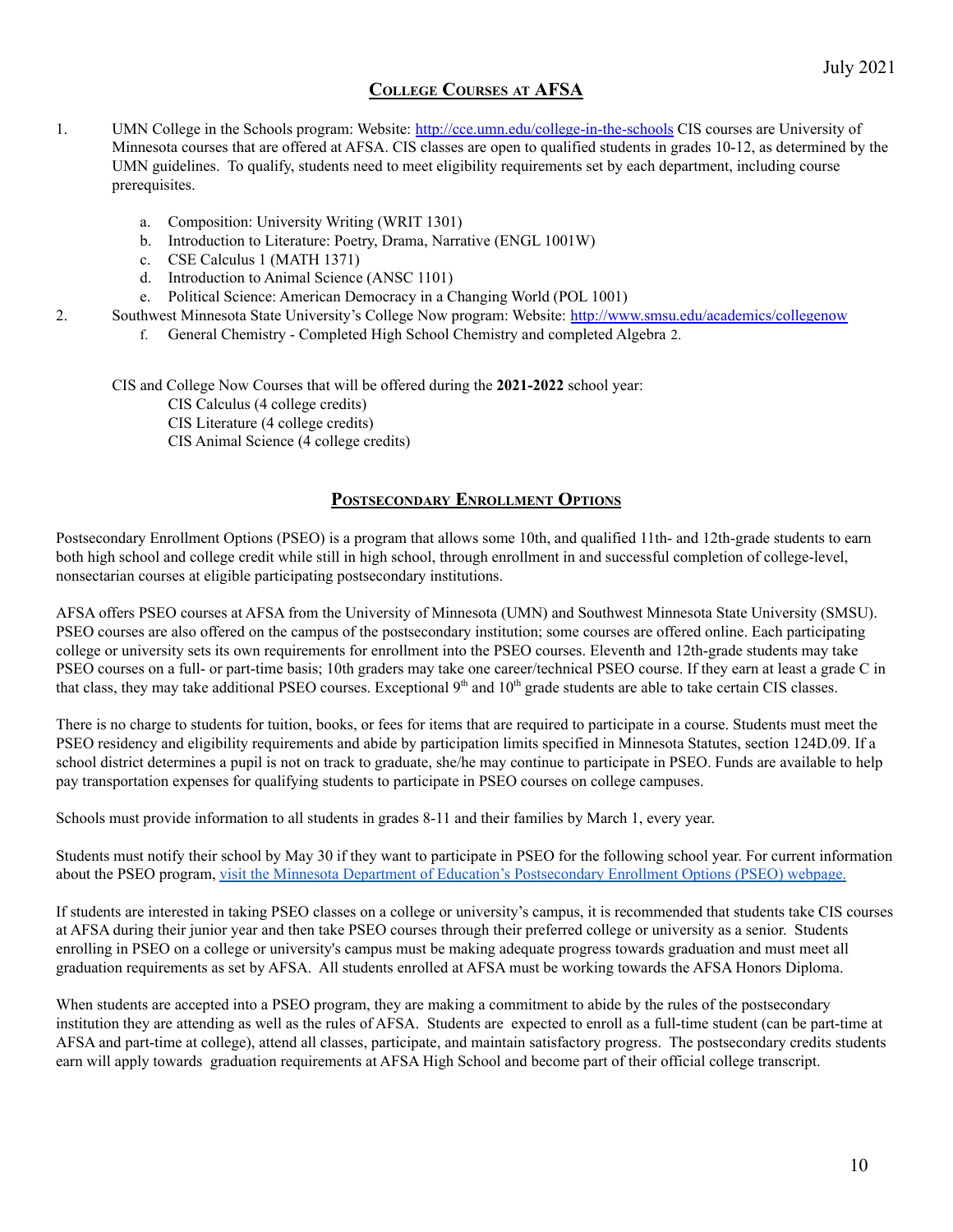# **PSEO (cont.)**

# **Important to remember:**

- Students are responsible for contacting the postsecondary institution they are planning to attend and obtain and complete application materials.
- Students must make sure they are taking the required courses towards AFSA graduation requirements. These requirements will not automatically match what the postsecondary institution requires, so students need to check credit requirements on a regular basis..
- Students taking PSEO classes must fulfill AFSA requirements every year: Science Fair, 3 presentations, 12 hours of community service, and a final senior portfolio.
- Students participating in PSEO have the option to participate in AFSA extra-curricular activities.
- Students who will miss class time at AFSA must develop a graduation plan.
- Students must provide a PSEO schedule to AFSA.
- Students are responsible for checking with the Registrar's office and requesting a transcript be sent to AFSA at the end of each quarter or semester. Post-secondary institutions do not automatically send them (if AFSA does not receive the final PSEO transcript prior to graduation, the student's diploma will not be issued until the transcript is received.)

# **GRADING**

<span id="page-11-0"></span>The following grading scales have been approved and adopted.

| <b>AFSA Courses Grading Scale</b> |       |               | CIS and College Now Grading Scale |  |
|-----------------------------------|-------|---------------|-----------------------------------|--|
|                                   |       |               |                                   |  |
| $100\%$                           | $A^+$ | $A+$          | $100\%$                           |  |
| $93\% - 99\%$                     | A     | A             | 93%-99%                           |  |
| $90\% - 92\%$                     | $A-$  | A-            | $90\% - 92\%$                     |  |
| $88 - 89\%$                       | $B+$  | $B+$          | 87%-89%                           |  |
| 83%-87%                           | B     | B             | $80\% - 86\%$                     |  |
| $80\% - 82\%$                     | B-    | $B-$          | 78%-79%                           |  |
| 78%-79%                           | $C+$  | $C+$          | 74%-77%                           |  |
| 73%-77%                           | C     | $\mathcal{C}$ | $67\% - 73\%$                     |  |
| $70\% - 72\%$                     | $C-$  | $C-$          | $65\% - 66\%$                     |  |
| 68%-69%                           | $D+$  | $D+$          | $61\% - 64\%$                     |  |
| $63\% - 67\%$                     | D     | D             | $54\% - 60\%$                     |  |
| $60\% - 62\%$                     | $D$ - | $D-$          | $52\% - 53\%$                     |  |
| 59% and below                     | F     | F             | 52 % and below                    |  |
|                                   |       |               |                                   |  |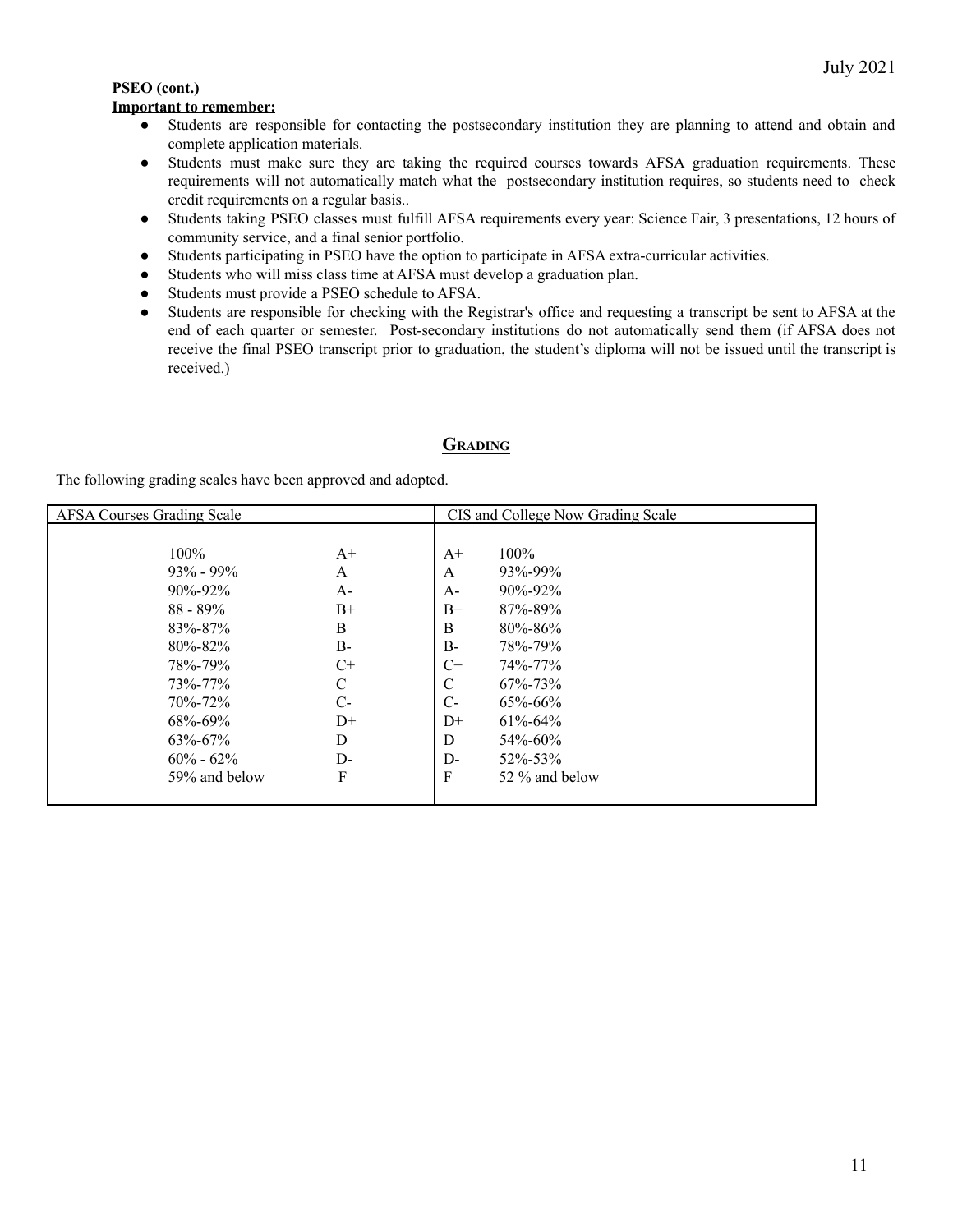# **SCHEDULE PLANNING SHEET FOR GRADES 8-12**

- <span id="page-12-0"></span>▪ Each year, a student may take up to 15 classes (five classes each of the three trimesters) and must participate in O-term and J-Term.
- Students must take Language Arts, Math, Science, Agriscience, and Social Studies each year; other classes can be taken as they are available and fit into the schedule (courses in grey are already filled in.)
- Check the course descriptions to see how many trimesters each class is. Each trimester is worth .5 credits unless otherwise noted.
- This is not a registration form or class schedule, this is for student reference only. The class periods vary from year-to-year and trimester-to-trimester.

| <b>Classes</b>                   | 8th Grade                             | <b>9th Grade</b>               | 10th Grade                | 11th Grade     | 12th Grade                |
|----------------------------------|---------------------------------------|--------------------------------|---------------------------|----------------|---------------------------|
| <b>Trimester</b><br>$\mathbf{1}$ |                                       |                                |                           |                |                           |
| Class 1                          | Exploring Lit &<br>Comp               | <b>Biology</b>                 | Math                      | Math:          | Math:                     |
| Class 2                          | Math                                  | <b>Essence of English</b>      | English:                  | English:       | English:                  |
| Class 3                          | <b>Exploring Science</b>              | Math                           | Ag:                       | Ag:            | Ag:                       |
| Class 4                          | Art                                   | Introduction to<br>Agriculture | Science:                  | Science        | Science:                  |
| Class 5                          | <b>Exploring Spanish</b>              | <b>Lifelong Leaders</b>        | History:                  | History:       | Geography or<br>Elective: |
| O-term                           | <b>TBD</b>                            | <b>TBD</b>                     | <b>TBD</b>                | <b>TBD</b>     | TBD                       |
| <b>Trimester</b><br>$\mathbf{2}$ |                                       |                                |                           |                |                           |
| Class 1                          | Exploring Lit &<br>Comp               | <b>Biology</b>                 | Math                      | Math           | Math:                     |
| Class 2                          | Math                                  | <b>Essence of English</b>      | English:                  | English:       | English:                  |
| Class 3                          | <b>Exploring Science</b>              | Math                           | Ag:                       | Ag:            | Ag:                       |
| Class 4                          | <b>Exploring History</b><br>& Culture | Spanish                        | History                   | History        | Science:                  |
| Class 5                          | Exploring<br>Agriculture              | Citizenship/<br>Government     | <b>Physical Education</b> | P.E. or Health | Economics or<br>Elective: |
| <b>Trimester</b><br>$\mathbf{3}$ |                                       |                                |                           |                |                           |
| Class 1                          | Exploring Lit &<br>Comp               | <b>Biology</b>                 | Math:                     | Math:          | Math:                     |
| Class 2                          | Math                                  | <b>Essence of English</b>      | Spanish                   | Science:       | Economics or<br>Elective: |
| Class 3                          | <b>Exploring Science</b>              | Math                           | Science:                  | Spanish:       | Geography or<br>Elective: |
| Class 4                          | <b>Exploring History</b><br>& Culture | Citizenship/<br>Government     | Elective:                 | P.E. or Health | Elective:                 |
| Class 5                          | Exploring Health &<br>PE              | Spanish                        | Elective:                 | Elective:      | Elective:                 |
| J-Term                           | <b>TBD</b>                            | TBD                            | <b>TBD</b>                | <b>TBD</b>     | <b>TBD</b>                |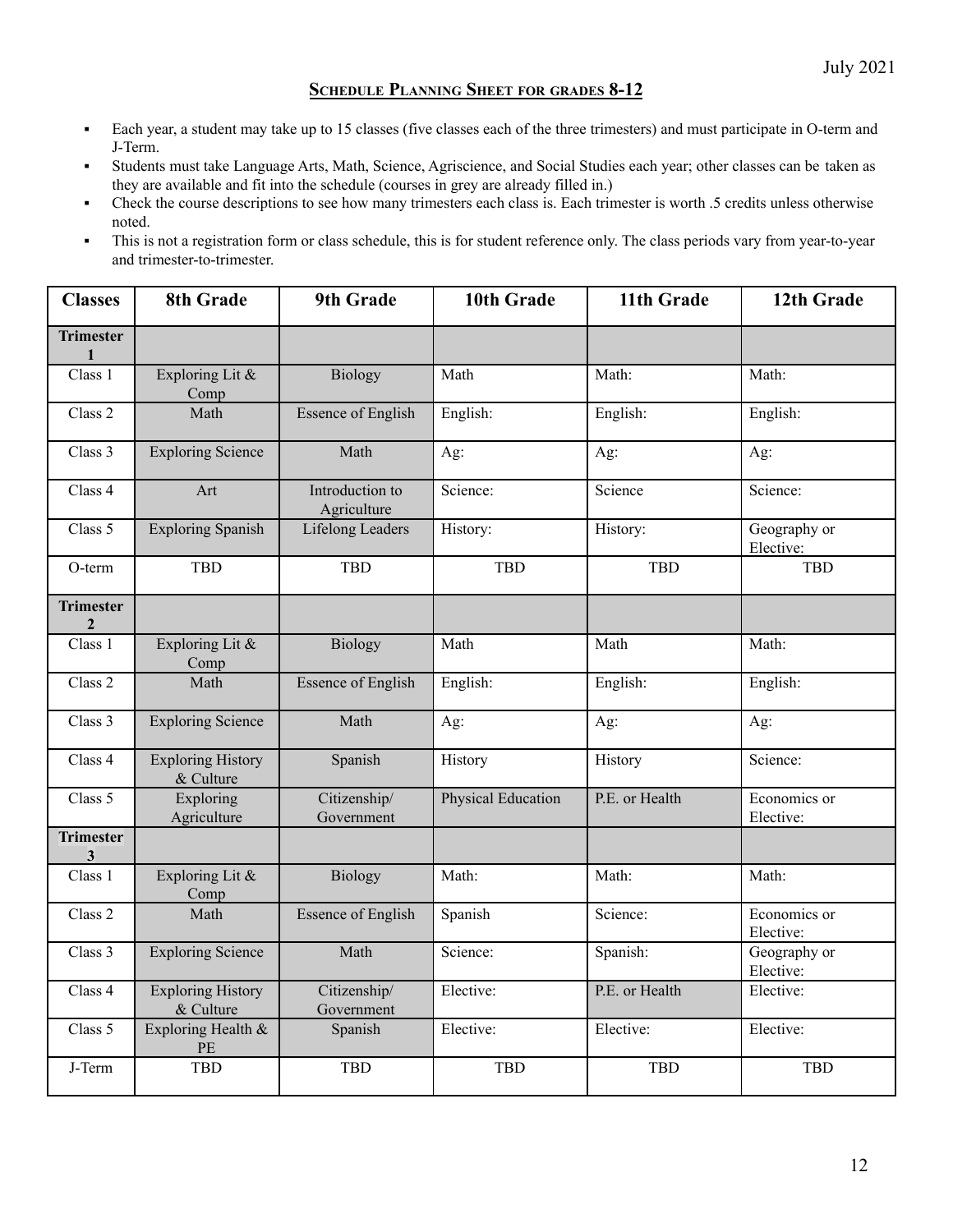# **2021-2022 COURSE OFFERINGS GRADES 8-12**

<span id="page-13-0"></span>The following courses are offered at AFSA for the 2021-2022 school year. All classes at AFSA are taught by highly qualified teachers licensed in their subject area by the State of Minnesota.

# <span id="page-13-1"></span>*AgriScience Department*

Students complete a Supervised Agricultural Experience (SAE) project in each agriscience class they take.

#### **Exploring FFA - 1 trimester - required for 8th grade**

This course is the foundation from which all other agriculture courses are based. Students will discover the importance of agriculture in everyday life, historical significance, and career opportunities. This will benefit all students, as it will focus on their potential to develop leadership skills. Students will also gain skills in basic record keeping through the introduction of the Supervised Agricultural Experience (SAE) Program. Each Unit that students are participating in throughout the Trimester are based on Career Development Events coordinated through the National FFA Organization.

#### **Introduction to Agriculture – 1 trimester –required for 9th grade**

Are you ready to experience something new? Explore the five agricultural pathways offered at the school through this required course. Students will receive a basic overview of all areas of agriculture including animal science, plant science, environmental science, food science, and ag mechanics/engineering. Course topics include the preparation and delivery of effective speeches and presentations, using parliamentary procedure to run efficient meetings, and writing emails and letters.

#### **Fundamental Work Skills - 1 trimester**

Fundamental Work Skills will be focused on learning important skills in order to prepare for and obtain a job and career. We will also be touching on all the Agricultural Food and Natural Resources (AFNR) pathways including: Agriculture Business Systems Pathway, Animal Systems Pathway, Biotechnology Systems Pathway, Food Products and Processing Systems Pathway, Natural Resource and Environmental Service Systems Pathway, Plant Systems Pathway and Power, Structural and Technical Systems Pathway. This class is a great class to take for students interested in Work-based Learning.

#### **Work-based Learning – 1 trimester**

The Work-Based Learning class is designed to give students the tools and skills they need to pursue a career of their choosing while giving them real life work experience at a job placement. Students must find a job that they will get paid for performing. Work-Based Learning gives students the unique opportunity to get high school credit and a grade outside of the traditional classroom.

#### **Capstone Class - 1 trimester**

Students will work on an independent agriculture project that is guided and supported by an agriculture teacher. This class is great for students who are working toward an FFA degree, proficiency, or who want to take their agricultural learning to the next level.

#### **Animal Science Courses**

#### **Vet Science - 1 trimester**

This course will investigate scientific concepts relating to the care of animals. Students will study the nutrition, safety, training, health, and general care of companion animals. The course will focus on dogs, cats, rabbits, birds, reptiles, and fish. Laboratory activities will provide opportunities for problem-solving through practical applications to learn scientific concepts. Application to current issues will also be explored.

College in the Schools Animal Science  $-2$  trimesters (4 college credits through UMN; Animal Science 1101) This course emphasizes genetics, physiology and nutrition. This course includes a study of production systems relative to the horse, dairy, sheep, poultry, swine and beef industries. Additional topics include people's relationship to animals, current issues and future perspectives of animal agriculture. Students will experience laboratories at the University of Minnesota relating to Animal Science.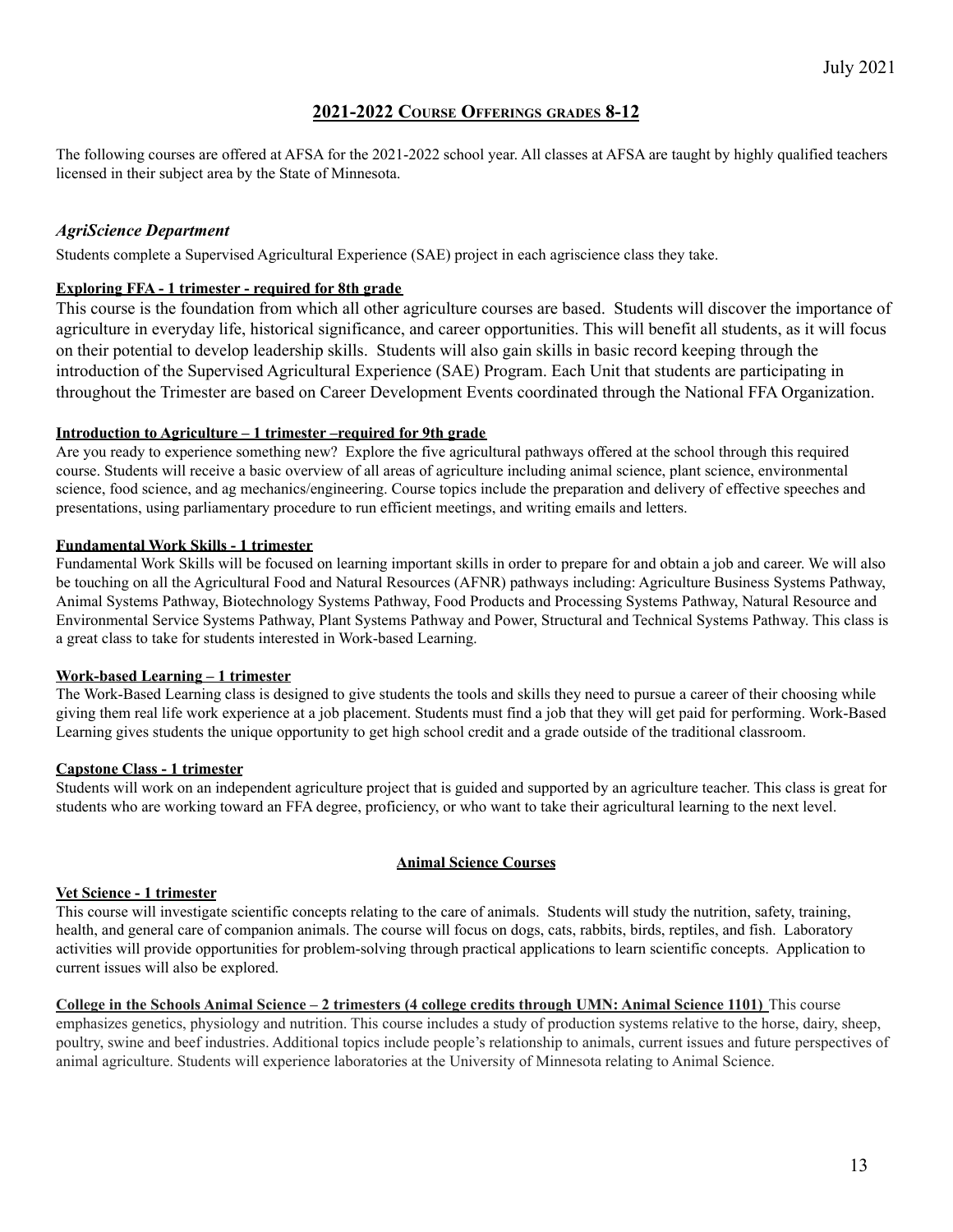#### **Environmental Science Courses**

#### **Fish & Wildlife - 1 trimester**

Lions and tigers and bears, oh my! In this class, you will explore Minnesota's fish, wildlife, and bird populations. You will notice the wildlife in our own backyard as you put your boots to the ground to see what wildlife call the wooded and wet areas around AFSA's home. If hunting and fishing are something you like, learn more about these hobbies and up your game for the upcoming season!

#### **Food Science Courses**

#### **Food Science - 1 trimester**

There is so much to discover when talking about food. Food science will involve learning the history of the food industry, exploring the food supply in the world, and how science is involved in causing food products to look, taste, feel, and smell the way they do.

#### **Food Processing – 1 trimester**

A way to a person's heart is through their stomach. Knowing about how food is cooked and processed is an important part of cooking and eating food. In this class, you will work in teams to learn about food preservation and processing and work to develop your own new food product to compete with others in the class. Don't worry about coming to class on an empty stomach, taste testing is allowed!

#### **Mechanical Sciences Courses**

#### **Construction – - 1 trimester - may be additional materials fee, depending on student projects**

Become a handyman or woman by learning about various construction materials and applications. Safety comes first in the shop, xo you will start off by learning the proper way to handle tools, work with large equipment and get the job done. Experiences could relate to: wood, concrete, and/or electrical.

#### **Metals & Welding - 1 trimester - \$25 materials fee**

Metals and Welding class introduces students to one of the most exciting and lucrative career skills offered at AFSA. Students will become familiar with gas and plasma cutting, brazing, arc welding, wire feed welding and TIG welding. Whether a student is interested in metal art, engineering, or project construction this class will provide an excellent introduction to the world of welding and metal fabrication.

#### **Plant Science Courses**

#### **Floriculture - 1 trimester may be additional materials fee, depending on student projects**

Through this course, students will be able to further their studies in plant science while learning useful skills that can be used throughout their life. Students will be exposed to the principles of floral design while they are creating their own floral masterpieces including boutonnieres, corsages, table arrangements, and holiday decorations. In addition, students will learn how to grow and handle potted plants, bedding plants, and cut flowers and foliage.

#### **Greenhouse Management - 1 trimester**

Put your green thumb to the test as you learn to grow and care for plants in AFSA's greenhouse. This course is designed for students to learn about the characteristics of plants, get their hands dirty, and learn all about the greenhouse. Hands-on opportunities will include operating and managing the hydroponic system and the spring plant sale.

#### **Landscape Management - 1 trimester**

Landscapes are around us whether it is in our front yards, the parks we walk through or in front of our school. In this course, learn the art and technique of designing and installing landscapes. This hands-on course will allow us to get our hands dirty as we work with plants, hardscape materials, or are busy working up a plan!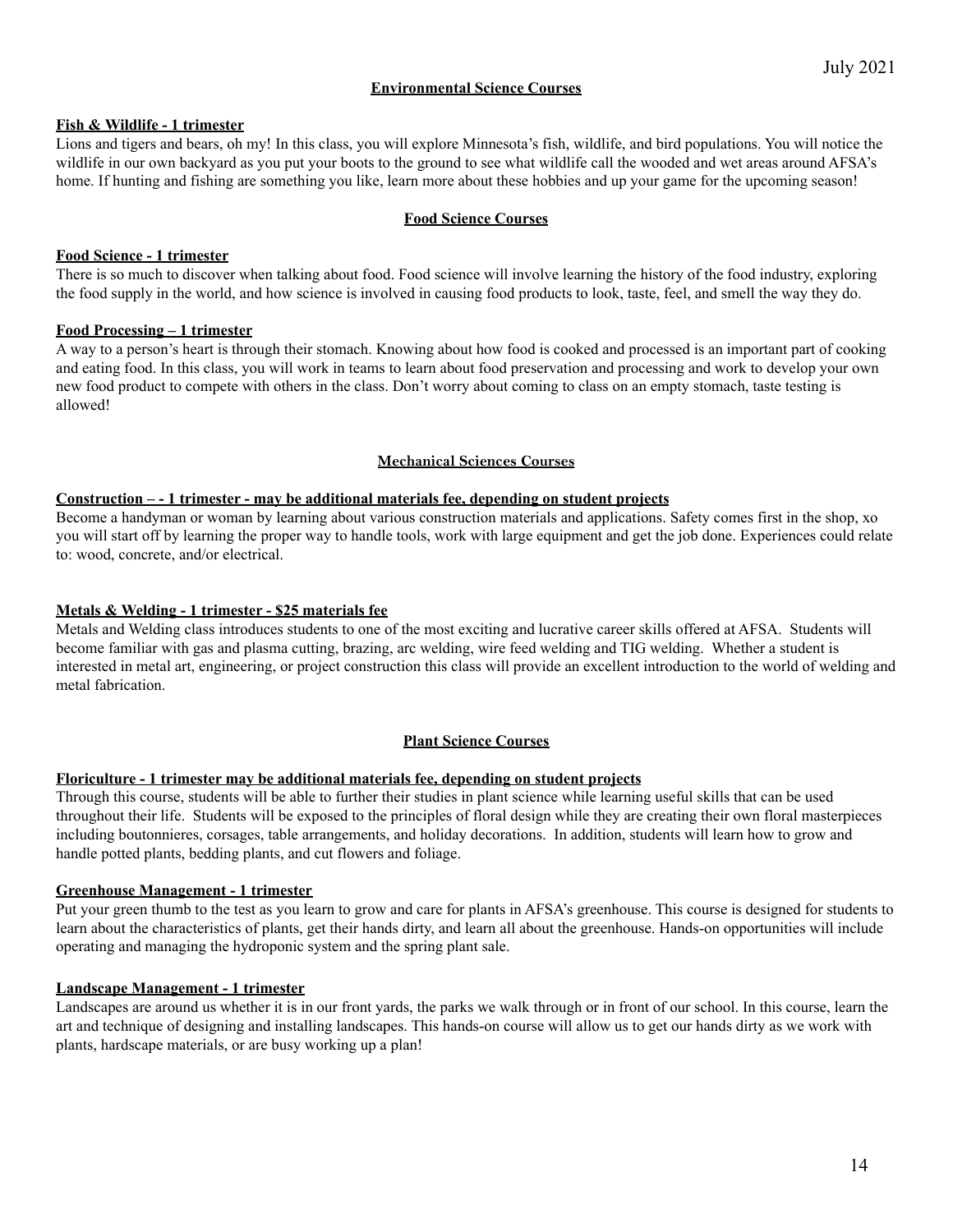# *Creative Arts Department*

**Exploring Art. – 1 trimester - 8th grade class**Exploring Art is a trimester long studio based art class where we will explore different types of media and get an introduction to design elements. We will learn about the elements and principles of design in art, complete hands-on projects based on them, and have art presentations at the end of some of the units. All projects will involve different types of media and we will try to gain a better understanding of what fine arts are.

#### **2D Art Design - 1 trimester - \$25 materials fee**

2D Art Design is a studio project-orientated class exploring different media areas of 2-Dimensional design. The emphasis of this course is to expose students to 2D art mediums and to build their creative skills through the elements and principles of design.Students will discover the connections between drawing, other arts, disciplines, and the human condition as sources of inspiration for making art. Projects may include: Abstract Drawing, Perspective Drawing, Portrait Drawing, Collage, Charcoal, Optical Art, Pastel Drawing, Scratchboard, and painting art some of the projects that could be covered

#### **3D Art Design- 1 trimester - \$25 materials fee**

3D Art Design is a studio project-orientated class exploring different media areas of 3-Dimensional design. The emphasis of this course is to expose students to 3D art mediums and to build their creative skills through the elements and principles of design. These projects will be mostly sculptural based for 3D work. Projects may include: Ceramic projects, Cardboard creation, soap carving, Duct Tape, Cardboard Shoe design, and recycled art.

#### **Music Appreciation - 1 trimester**

This class is designed to give students a basic understanding of music and to inspire an appreciation for music from a variety of genres and cultures. We will explore music from a variety of cultures and countries, including Indonesia, India, Ireland, China, West Africa, and the Middle East. Students will demonstrate their knowledge through various hands-on activities, including bucket drumming.

#### **Music Fundamentals - 1 trimester**

This class is intended for students who are interested in learning about the technical side of music. Students will learn how to read music through the study of rhythm and pitches. We will apply our knowledge through playing bucket drums and other various instruments. We will also discuss chords and how to read chord symbols on a keyboard or stringed instrument.

#### **Theater Production - 1 trimester**

Exploring the world of a play. Students will work together to produce a play from start to finish. Students will either act in or be a member of the crew for a play production. Students will perform the play for the community.

#### **Stage and Script - 1 trimester**

Students analyse, create, and act from scripts that will be read or written in class. Different acting techniques will be explored along with creative playwriting.

#### **Theater Design - 1 trimester**

Students will practice creating different forms of theatrical designs. They will create sets, costumes, and lighting designs based on scripts or from original ideas.

#### **Technology Department**

#### **Yearbook - 1 trimester**

Yearbook is a hands-on course where the students and teacher work closely together to produce AFSA High School's annual. If you enjoy graphic design, photography and writing, this is the perfect class for you. Plan to work hard but have fun while doing it. You'll learn the principles of good design, journalism writing techniques and other basics. You will also help choose the theme for the yearbook and incorporate it throughout. Students will learn many aspects of publication production as the yearbook is designed and produced. The yearbook is a workshop-based class that is taught in the computer lab. Be a part of a hard working group that brings AFSA's yearbook to life!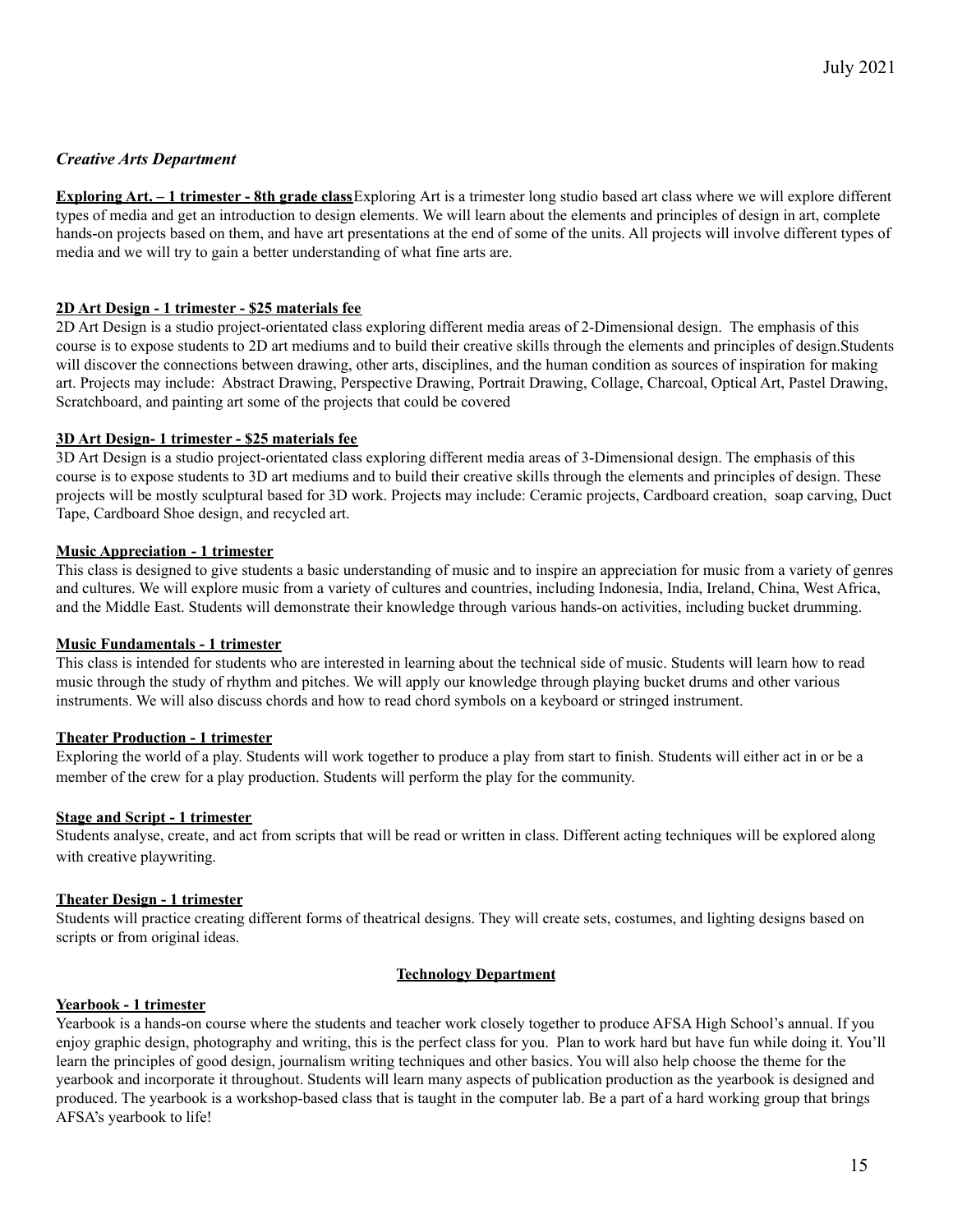#### **Graphic Design- 1 trimester - \$25 materials fee**

In Graphic Design 1 students will get a thorough introduction to Adobe Illustrator and Photoshop. This is a studio project class that will explore design through computer programs. Visual design for communication is a focus for the course. Projects may include: Logo designs, Advertisement designs, photograph manipulation, and creation of graphics. Students will learn about and use different resources on the Internet that can be used outside of the classroom. File management and organization will prepare the digital student for their future.

#### **Programming – 1 trimester**

Are you interested in computers? Do you want to learn a new language? Are you interested in coding in order to create the next big game? This course will teach a foundation to computer science and basic programming. Students will spend time in the classroom discussing computer science as well as individual time in the computer lab to practice programming. No prior programming knowledge is needed.

# <span id="page-16-0"></span>*Language Arts Department*

#### **Exploring Literature and Composition – 3 trimesters - 8th grade Language Arts**

During this year-long course, students will continue developing the reading, writing, listening and speaking skills they have already learned. Throughout the school year, students will complete a variety of assignments related to specific reading, writing, listening, and speaking skills. These assignments will help students refine what they know and provide them with opportunities to practice new skills that they learn in research, critical thinking, collaborative learning while exploring text and writing.

#### **Classics for the College Bound: British Literature – 1 trimester**

Through the study of classic and modern British texts, students will further their appreciation for challenging literature. While studying great British selections, students will also discover the origins of English literature and observe how it has evolved into many eras (Medieval, Elizabethan, Romantic). This course is an excellent choice for those interested in taking CIS Literature.

#### **Composition: The Art of Essay – 1 trimester**

This course focuses on developing and refining essay writing skills. While following the writing process, students will complete a variety of writing assignments (research essay, expository essay, persuasive essay, personal essay, etc.) and sharpen their writing skills. This course is recommended as a precursor for students who wish to take CIS Composition their junior or senior year.

# **Land in Literature – 1 trimester**

This course will examine how the land and nature are depicted in literature. We will read a wide variety of texts that examine how the natural world has been imagined and portrayed. We will write fiction, as well as nonfiction, that incorporates what we learn. Texts we will study include fiction, nonfiction, poems, films, etc. The goal of this class is to develop and enhance students' abilities as literary and cultural critics, and as writers.

#### **Mythology - 1 trimester**

Students will read and analyze several myths from around the world while learning about prominent Greek, Roman and modern mythological figures. They will further their understanding of the stories and figures through reading multiple versions of the stories as well as scholarly interpretations of the stories and figures. This is an excellent course for those interested in furthering their knowledge of mythological references in other stories.

#### **Writing for the Professional World – 1 trimester**

Students will learn and practice formal writing used in the business world. As students write memos, letters, resumes, personal statements, emails, instruction manuals and other professional materials, they will also look at professional samples and give feedback to one another. In addition, students will learn technical writing guidelines, and strategies for keeping their own writing clear and concise.

#### **Science Fiction - 1 trimester**

Science fiction investigates exciting stories with futuristic settings and concepts. The stories of Asimov, Rand, Crichton, Bradbury and others will reveal the imaginative possibilities of science. In addition, students will learn the elements of science fiction while exploring connections to historical and current events.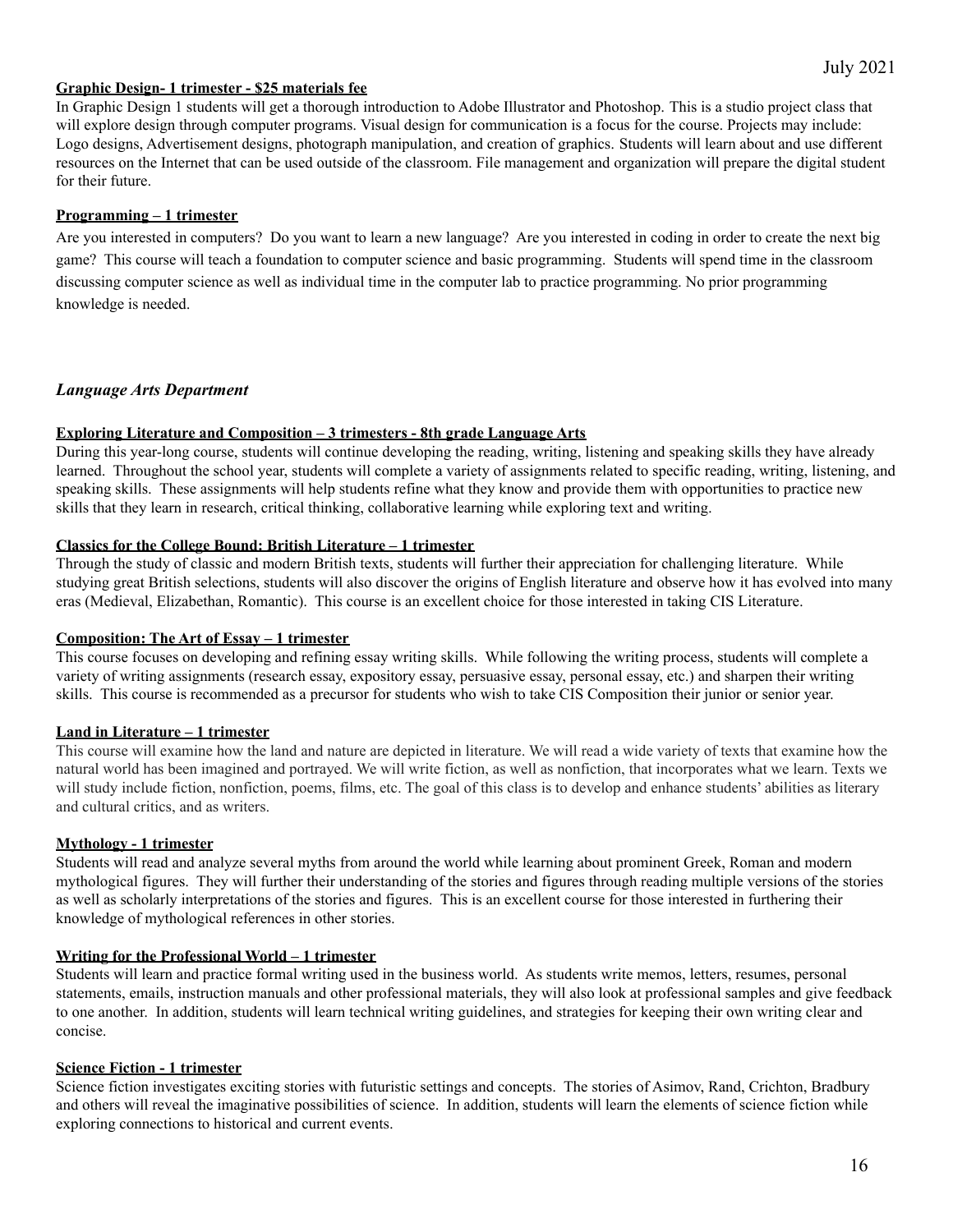#### **College in the Schools Literature - 2 trimesters (4 college credits through UMN: ENGL 1001W)**

Introduction to Literature: Poetry, Drama, Narrative. Basic techniques for analyzing/understanding literature. Readings of novels, short stories, poems, plays Would you like to discuss excellent classical and modern fiction with people who love to read? Would you like to learn in a collegiate environment and earn college credit for it? If you are ready to work hard and think deeply then CIS Literature is for you. Prerequisite: Must be a Junior or Senior with instructor recommendation.

#### <span id="page-17-0"></span>*Mathematics Department*

**\*\*Placement Test: All** incoming students will take a placement test during their class registration. The results of the placement test will determine which math class they will start in.

#### **Linear Algebra– 3 trimesters**

In this course students will use problem-solving strategies, as well as questioning, investigating, and analyzing skills. They will be asked to gather and construct evidence and communicate rigorous arguments justifying their thinking. Students will learn in collaboration with others while sharing information, expertise, and ideas. The course helps students to develop multiple strategies to solve problems and to recognize the connections between concepts. Topics include: representing a linear function with a graph, table, rule, and context, solving two variable equations, collecting and analyzing data and make predictions, and an introduction to some geometry topics.

#### **Algebra 1 – 3 trimesters**

This course will prepare students for higher-level mathematics courses and gives the background to utilize more advanced algebra in their everyday lives. The specific topics include: linear relationships, quadratics, inequalities, simplifying and solving, as well as functions and relations. This course will stress not only key mathematical skills, but also the importance of problem solving, reasoning, critical thinking, and teamwork. Students will solve, analyze, and critique other students ideas as they work together to develop mathematical thought.

#### **Geometry – 3 trimesters**

This course will prepare students for higher-level mathematics courses and gives the background to utilize Geometry concepts in their everyday lives. Students will use their established computation and algebra skills to investigate shapes, including their transformations, angles, and areas. We will also explore topics such as Pythagorean Theorem, similarity and congruence, probability, trig functions, proofs, and many more. Scientific calculators are highly utilized in Geometry and the prerequisite is Algebra 1.

#### **Algebra 2 – 3 trimesters**

Numbers are all around us – in data, in patterns and in relationships. From the simplest patterns to more complex function relations, you will build your knowledge of linear, power, exponential and logarithmic functions and even experience transforming them. Along with working with equations and graphs, you will also learn to apply the many tools you obtain. Prerequisites: Algebra I and Geometry

#### **Pre-Calculus– 3 trimesters**

This course provides the base for college calculus. Students will explore advanced math topics as well as have the opportunity to share their understanding with others through the use of challenging teamwork sets. Topics include elementary and trigonometric functions, exponentials and logarithms, limits, area under a curve, college algebra, average and instantaneous rates of change, vectors and parametric equations. Prerequisites: Geometry, Algebra 2.

#### **Integrated Mathematics – 3 trimesters**

Integrated Math is designed to prepare students for higher-level mathematics courses and give them background to utilize more advanced math in their everyday lives. The specific topics include: functions, transformations, modeling two-variable data, sequence, systems of equations, and inequalities. This course will stress not only key mathematical skills, but also the importance of problem solving, reasoning, critical thinking, and teamwork. Students will solve, analyze, and critique other students' ideas as they work together to develop mathematical thought.

#### **Statistics - 2 trimesters**

While most of mathematics is based on universal truths ordained by nature, the applications of Statistics have been created primarily for their practical uses. In a world full of data, Statistics is becoming even more practical and hence, more important. This course is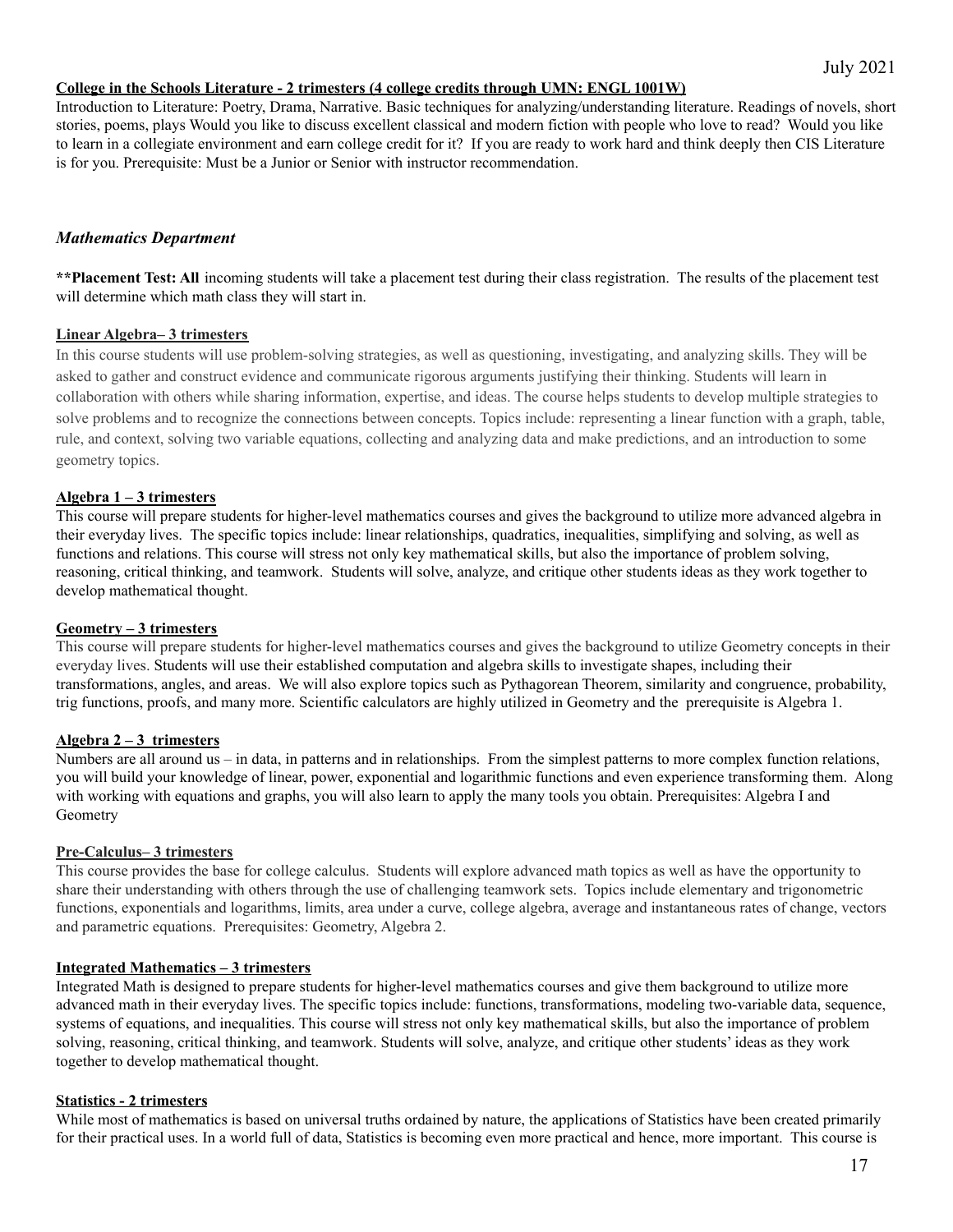structured around investigations and problem solving. Students will explore concepts and develop mathematical relationships through observation and application. Lessons are designed to facilitate teamwork and encourage students to pose conjectures, justify solutions, and defend their thinking. Students will represent both quantitative and categorical data. We will represent experiments with normal and probability distributions. Students will also draw conclusions from sampling, categorical, and quantitative data. Prerequisite: Algebra 2

#### **CIS Calculus – 3 trimesters (4 college credits through UMN: Math 1371)**

This course covers college calculus I and students may earn 4 credits through the University of Minnesota. Topics include differentiation and integration of single-variable functions. Applications include: max-min, related rates, area, curve-sketching. The course will emphasize the use of calculators and cooperative learning. Textbook: *Stewart, Single Variable Calculus Early Transcendentals, 6th Ed.* Prerequisites: grade of A or A- in Trigonometry and Advanced Mathematical Analysis or instructor consent.

# <span id="page-18-0"></span>*Physical Education Department*

#### **Group and Personal Fitness - 1 trimester - fulfills P.E. Requirement**

Students will acquire the basic knowledge about how to become fit and why it is important in a fun group setting. Instruction will focus on the components of fitness and how they contribute to optimal health. Principles of strength training and elements of cardiovascular health will be incorporated through group activities such as Kickboxing, Crossfit style workouts, Zumba, and Circuit Training. This is a great off-season or in-season conditioning program that can be done during school for many of our students with multiple after-school commitments. Any student wishing to improve their fitness levels would benefit from this course.

#### **Team Sports and Activities - 1 trimester - fulfills P.E. Requirement**

Team Sports and Activities provides students with the opportunity to experience a variety of team sports and other activities you can participate in as a group. Activities may include flag football, soccer, volleyball, ultimate games, yoga, speedball, basketball, pilates, floor hockey, dance, and lacrosse. Content includes a comparison of various field invasion games examining strategies, proper sportsmanship, refereeing, rules, and skills. This class is designed for the competitive student.

#### **Comprehensive Health - 1 trimester - fulfills Health Requirement**

This course is designed to help students obtain accurate information, develop lifelong positive attitudes and behaviors, and make wise decisions related to their personal health as well as the health of others. Central themes include personal responsibility for lifelong health, respect for and promotion of the health of others, understanding for the process of growth and development, and informed use of health-related information, products, and services.

#### **Lifelong Recreational Activities - 1 trimester - fulfills P.E. Requirement**

Lifelong Recreational Activities provides students with an opportunity to incorporate physical activity and life-long leisure experiences into their lifestyle through game play and practice. Focus units may include archery, badminton, golf, pickleball, tennis, volleyball, walking/jogging. Some team sports will be incorporated as non-competitive activities. Skills, common concepts, and safety of each lifelong activity will be presented and developed through practice and match play. Students of all skill and experience levels are encouraged to enroll in this course.

#### **Worldwide Wellness - 1 trimester - fulfills elective**

<span id="page-18-1"></span>This course will introduce you to a variety of wellness practices, activities, and games from around the world.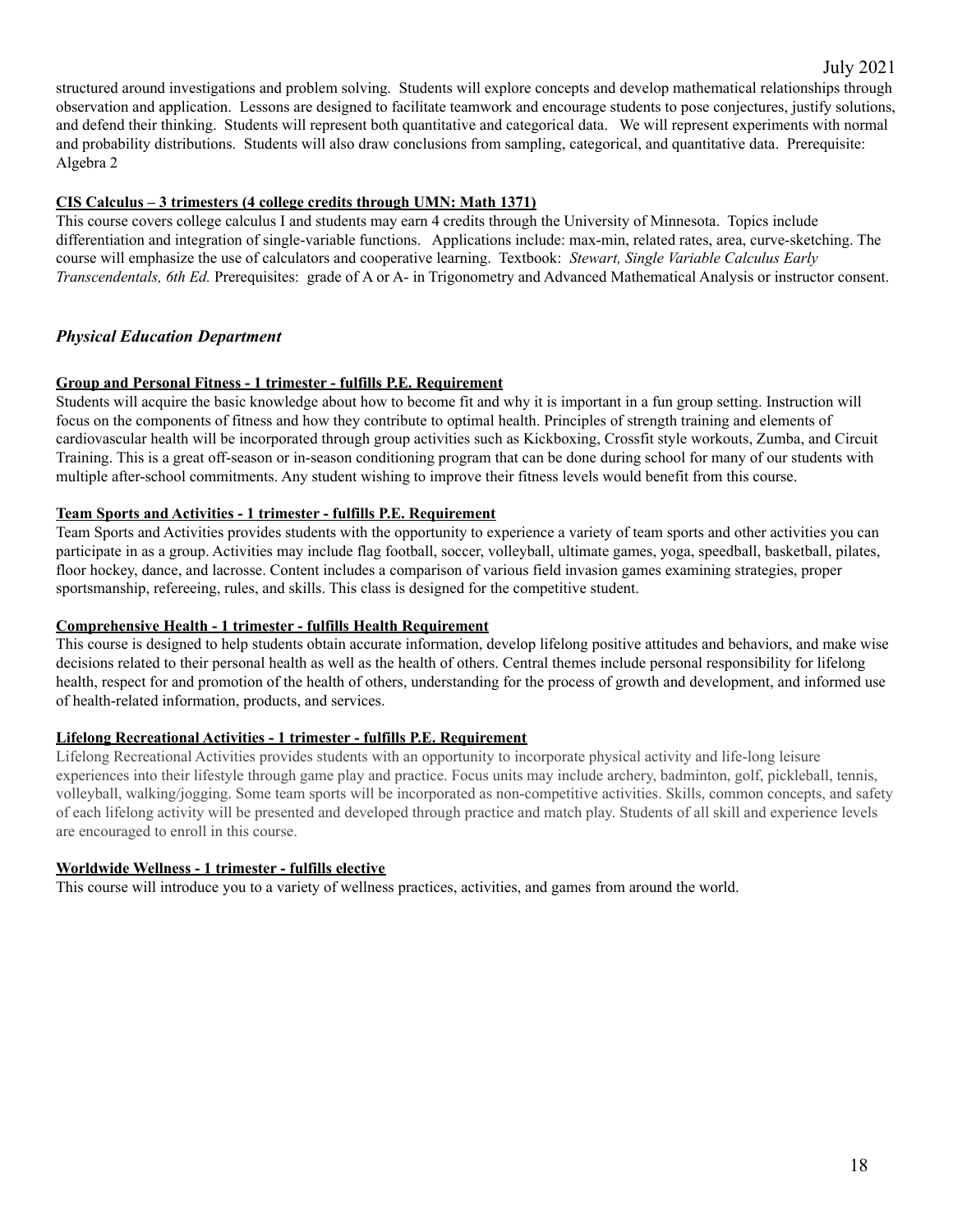# *Science Department*

#### **Exploring Science - 3 trimesters - 8th grade Science**

This course introduces students to the process of scientific thought and experimental design. It discusses science as a process and the role of science in our history and future. In addition to completing an original science fair project, students will use the scientific process to explore the physical environment and natural phenomena while explaining major processes of the earth and the universe.

#### **Biology I - 3 trimesters**

This life science class will focus on the language of science and the scientific approach to knowing and understanding the Universe. Students will gain a broad understanding of science and relationships in nature, history, and society. The first half of the class will focus on ecology, cellular structure, function and reproduction. The second half of the class will focus on genetics, evolution, biodiversity and developmental biology.

#### **Chemistry - 2 trimesters**

This college preparatory class will focus on general topics in the Central Science: Chemistry. Topics covered and discussed include: matter, energy, types of changes, atomic structure, periodic table, elements, dimensional analysis, covalent and ionic bonding, nomenclature, types of reactions and equations, stoichiometry, intermolecular forces, gases, solutions, chemical equilibrium, acids and bases, and oxidation-reduction reactions.

#### **Physics** *-* **2 trimesters**

Through projects, competitions, and problem solving students will explore forces, work and energy, and momentum. Students will develop a deep understanding for the interplay which exists between theoretical science and engineering as they explore how physics relates to the real world of cars, computers, and satellites. The relationship between mathematics and the natural Universe will be a substantial component of the course. Specific topics for the first half of the course will be one dimensional, and two-dimensional motion, the Laws of Motion, momentum and collisions, and relativity. During the second half of the course students will explore electricity, magnetism, waves sound, and optics.

#### **Environmental Chemistry – 2 trimesters**

The natural physical environmental systems are studied. Alterations to environmental systems are caused by the use of energy and mineral resources. The use of these resources can lead to air pollution, water pollution and solid waste disposal. Solutions to these problems depend on the progress in science and technology, as well as political decisions and prevailing ethical value systems. Students will investigate several of these problems and their evolving solutions.

#### **Chemistry of Life - 1 trimester**

This course will dive into the chemical nature of life with emphasis on biological macromolecules such as proteins, nucleic acids, lipids, carbohydrates, and enzymes. We will also look at the processes that take advantage of these macromolecules such as metabolism and photosynthesis. If time permits, we may also touch on how humans have used these macromolecules to develop new technologies.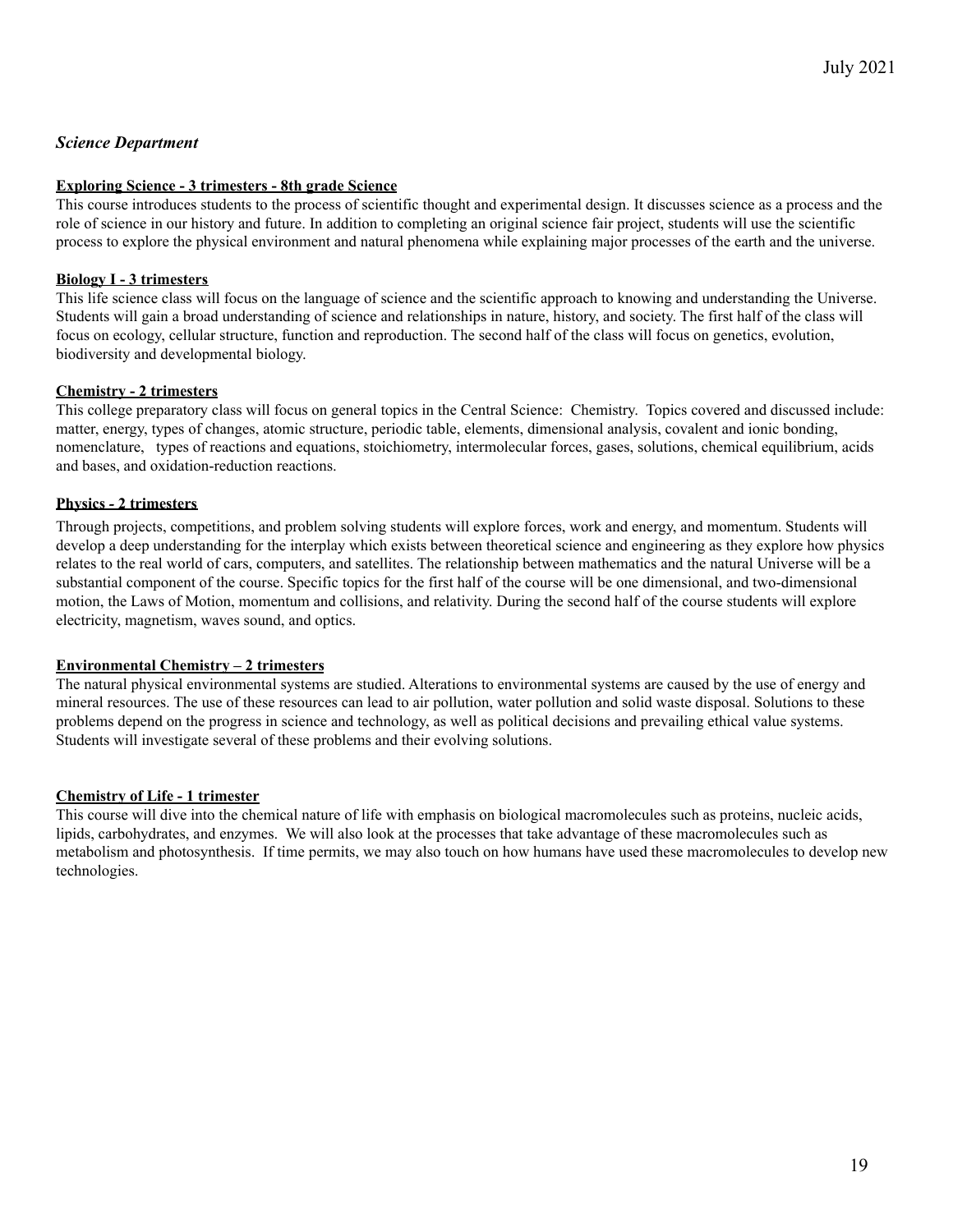# <span id="page-20-0"></span>*Social Studies Department*

#### **Exploring World Cultures - 2 trimesters - 8th grade class**

This course is two trimesters long and worth one credit. During the two trimesters we will be covering regions and themes as prescribed the the State of Minnesota. The regions studies include: North America, Europe and Russia, Southwest Asia and North Africa, East and Southeast Asia, South and Central Asia, Africa South of the Sahara and Australia/Oceania. Each region will be studied through four themes: Cultural Characteristics, Technology, and Ideas, Economic Development and trade, Population and Migration, and Human Interaction with the Environment.

#### **Lifelong Leaders - 1 trimester - 9th grade class**

This course is one trimester and worth one-half credit. In this course students will develop those personal attributes necessary to be successful in and after high school. These skills include: constructing an argument, finding and assessing sources, identifying expected behavior in a range of scenarios, public speaking, and etiquette.

#### **Civics: Citizenship- 1 trimester**

This class will focus on the rights and responsibilities of American citizens. The rights that will be central to our study is the right to vote, the right to run for office and the right to participate in the governmental process at different levels. Along with our rights we will be studying our responsibilities as well. Responsibilities will include things such as: voting, being an informed and involved citizen, and examining the needs of the greater community.

#### **Civics: U.S. Government - 1 trimester**

U.S. Government will focus on the Constitution and Bill of Rights. Students will examine, in detail, the roles of the legislative, executive and judicial branches. During our examination of the legislative branch we will discuss how a bill becomes a law and the role of members of Congress. While studying the executive branch, students will have an opportunity to study a president in depth and see how he fulfilled the roles prescribed by the Constitution. Finally, while learning about the Supreme Court, students will research cases that impacted our rights guaranteed by the Bill of Rights.

#### **Economics - 1 trimester**

Why is there world hunger or why is energy so expensive? How are natural resources distributed and how are wildlife populations managed? How does ethanol, or additional alternative uses for commodities, affect agriculture and food prices? Economics is the study of how people coordinate their wants and desires, given scarce resources and the decision-making mechanisms, social customs, and political realities of their societies. Decisions made by consumers, farmers, agricultural businesses, investors and the government interact to determine the allocation of scarce resources. The basics of supply, demand, price determination, world trade, public policy, and the economics of food safety will all be covered in this course. The economics of day-to-day living, saving and investing for your future, and the use of the stock market will also be included in this course. These concepts will be taught using hands-on learning activities, market simulations, and interactive group scenarios.

#### **U.S. History: Discovery through Reconstruction - 1 trimester**

This course examines the underlying causes and effects of events through US History, broken into six eras. This trimester covers the first three eras. Era one addresses the European discovery of the Americas, the development of the English colonies, the declaring of independence and the resulting Revolutionary War. Topics in era two and three include the expansion of the United States, the Civil War and the following reconstruction.

# **U.S. History: Westward Expansion through Modern Day - 1 trimester**

This trimester continues examination of the underlying causes and effects of key events in US History. The course continues the investigation of the final three Eras. We will begin with a study of the Gilded Age and World War I. Next, era four includes a study of the causes and effects of Great Depression and World War II. Finally, era six examines U.S. History post World War II. The themes that will be focused on include: the Cold War, the Civil Rights Movement, and the making of modern America.

#### **World Geography - 1 trimester**

The purpose of Geography is to introduce students to the systematic study of patterns and processes that have shaped human understanding, use, and alteration of Earth's surface. Students employ spatial concepts and landscape analysis to examine human social organization and its environmental consequences. They also learn about the methods and tools geographers use in their science and practice.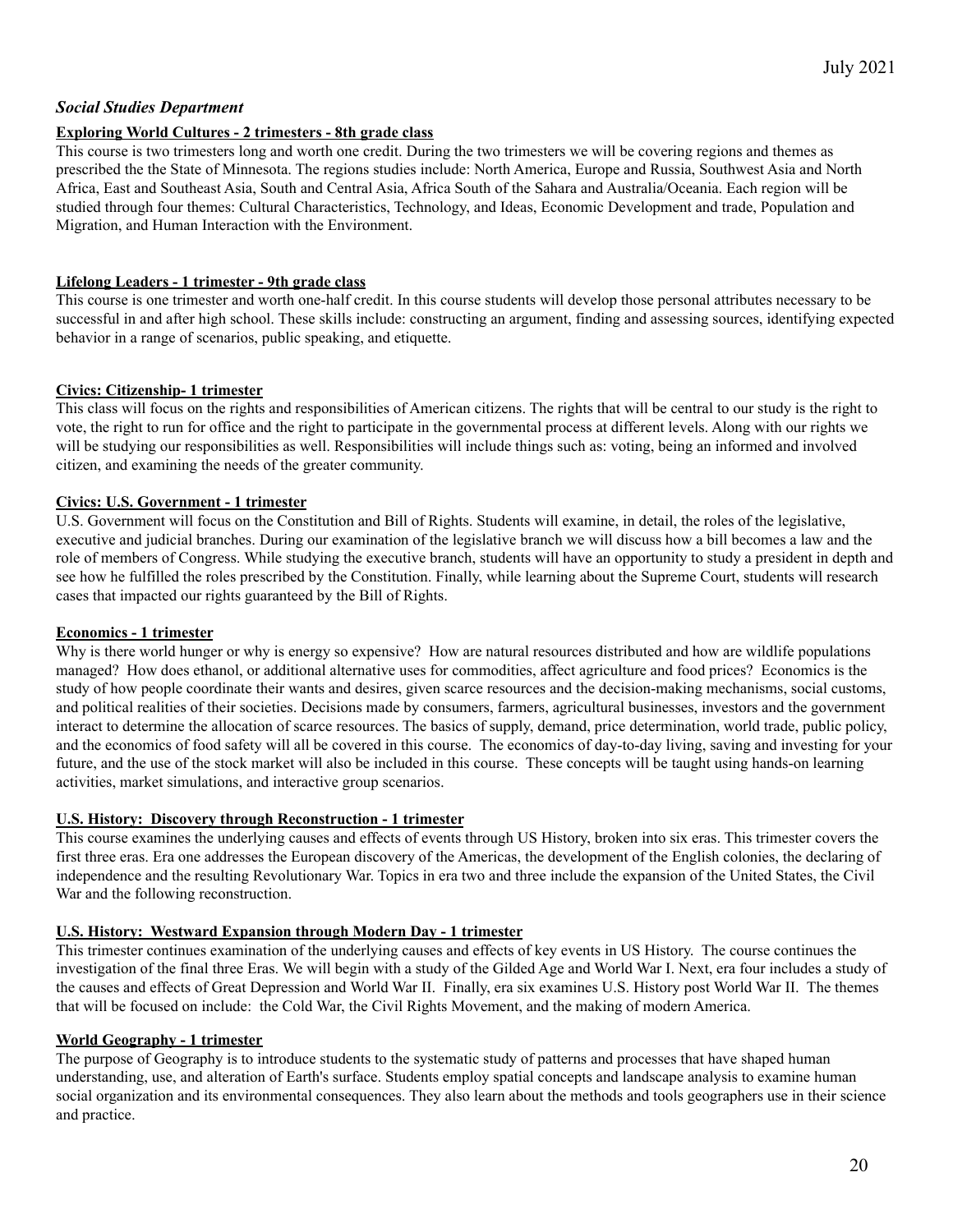#### **World History - 2 trimesters**

The first half of the class will focus on the beginning of human existence in the Fertile Crescent and the birth of agriculture to the end of the Middle Ages in Europe, Asia, & Africa. The second half of the class begins with the Age of Exploration and concludes with the dawn of new millennium. Each week the class will focus on a unique time and region in world history. Students will study each region's history from the perspective of the people that live there as well as the American perspective. It is important to view many of the world events from other points of view so students are able to develop their own opinions of causes and effects of historical events. The study of each region will be developed through projects and hands-on learning.

#### <span id="page-21-0"></span>*World Language Department*

#### **Exploring Spanish - 1 trimester - 8th Grade Spanish**

In Exploring Spanish we will learn some of the basics of Spanish. You will learn about famous Spanish speakers, many of the countries that speak Spanish, and we will focus on saying words correctly. You will practice Spanish by listening to music and reading and watching things that Spanish speakers your age read and watch. You will show what you are learning by acting out skits and completing projects.

#### **Spanish I - 2 trimesters**

In this class, students will build a foundation in language skills, including conversation, comprehension, cultural understanding, grammar, reading, and writing. During the year, Spanish I students will participate in various activities, like paired conversations, dialogues, and role-playing, as well as actively participate in conversations and write about their daily lives, personal interests, preferences, and feelings. Through reading and writing, students will increase their vocabulary and grammar skills, and their understanding of other cultures. Students will also participate in a variety of creative activities and projects utilizing the Spanish language.

#### **Spanish II – 2 trimesters**

In this language-intensive class, students will review and expand on the skills learned in Spanish I. During the year, Spanish II students will participate in various activities, like paired conversations, dialogues, and role-playing, as well as actively participate in conversations and write about a variety of themes. Through reading and writing, students will increase their vocabulary and grammar skills, and their understanding of other cultures. Students will also participate in a variety of creative activities and projects utilizing the Spanish language.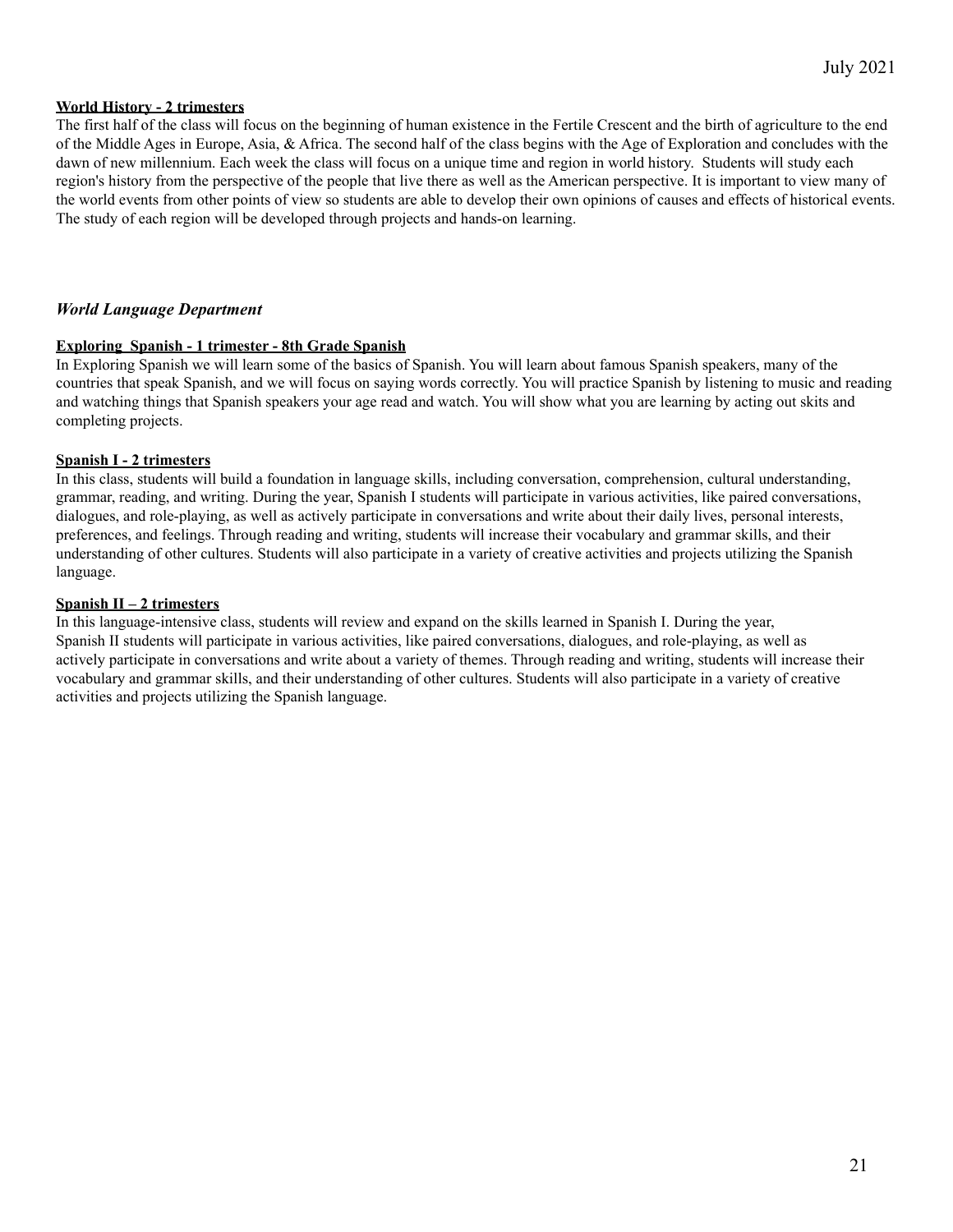# **Courses by permission only**

# **Supervised Agricultural Experience - 1 trimester --Independent study-requires consent of instructor and school director**

Students enrolled in this course will have the utmost input on course direction. Each student will submit a project proposal and timeline for completion. Students will work under the guidance of a teacher-facilitator in collaboration with community members, business representatives and other school-based personnel

#### **Independent Study - 1 trimester - All curriculum areas-requires permission from the school director**

Students who wish to earn credit for an independent project will need to submit detailed plans for approval to the school director prior to the start of the trimester in which they wish to work independently. Juniors and Senior standing required.

#### Teacher Assistant/Tutoring - .25 elective credits per trimester, requires permission of instructor and school director, grades 11, **12 only. - 1 trimester**

Work closely with an AFSA staff person to prepare lessons, clean lab areas, correct papers and other duties to assist the educational process. Students will need to gain permission from instructor (instructor may sign the schedule planning form) prior to registering. Juniors and Senior standing required.

# **O-term - .25 credits - 1 week in October – Parent Permission Required**

# **J-term - .25 credits - 1 week in June – Parent Permission Required**

Students will select their O-term or J-term activity from a list of 12-16 choices planned by AFSA staff members. Some options will involve out-of-town travel and overnight stays; some will be in-town only. Some selections have additional costs for transportation, materials or supplies, some have no additional fees. Scholarships are available to help with the cost. The purpose of term activities is to foster the development of student friendships and a positive school climate, provide experiential learning activities and to offer students the chance to do something they have never done before. All students are required to participate in an O-term and J-term activity. Parent signatures are required to enroll in terms.

# **Study Hall - no credit - 1 trimester**

Students who need additional school time to work on assignments may have the option of signing up for study time. Students will need their advisor's permission or permission from school administration to register for this option.

\*The courses listed below are not offered for the 2021-2022 school year, but may be offered in 2022-2023. AFSA rotates several courses in order to provide expanded curriculum choices for our students.

# **Ag Structures - 1 trimester - may be additional materials fee, depending on student projects**

This course will focus on electrical wiring, carpentry, arc welding, plumbing and small engines. Students will explore technologies commonly used in the industry of agriculture. Students will explore solutions to emerging technologies related to energy, power, bio-systems, and the environment. Students will utilize knowledge and skills they have developed to design and construct a project relating to agriculture. Students will be expected to develop a plan, write a bill of materials, follow accepted shop safety practices and procedures, and present a completed project. The projects can be wood, metal, welding, surveying, equipment maintenance, or other projects that are instructor approved. Some prior knowledge of tools and shop procedures is necessary.

# **Agriculture Communications and Technology - 1 trimester**

Agricultural Communications is a course that focuses on identifying current issues affecting the agricultural industry both locally and nationally. We will concentrate on individual forms of communication and utilizing it for the betterment of a group. We will learn about all types of agricultural communications such as speech writing, discussions, presentations, marketing, salesmanship, etc. By the end of the course, students will have built an understanding of agriculture and be able to share that knowledge with others - increasing awareness and making an influence on the field of agriculture.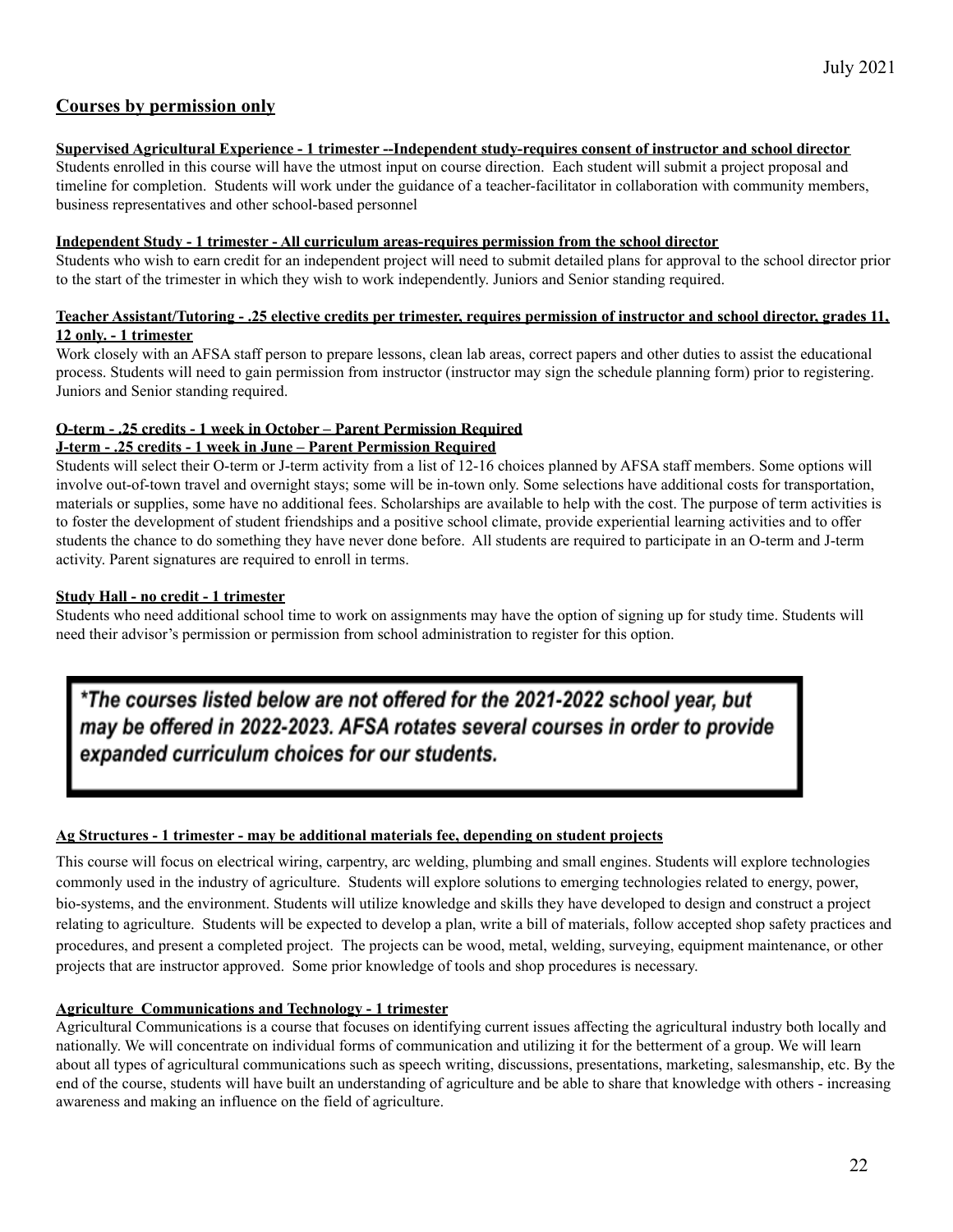#### **Food Microbiology - 1 trimester**

July 2021

*Salmonella. E. coli 0157:H7. Listeria.* Do these words sound familiar? Through this course, we will look at the safety of our country's food supply, and the laws put in place to ensure that our food supply is safe. Furthermore, students will study the biology and potential danger of different microorganisms that cause food borne illnesses in humans and spoilage in food products. As the global concern rises for the safety of the world food supply, this area of food science continues to grow and offer exciting career possibilities which will also be explored in this course!

#### **Sustainable Agriculture – 1 trimester**

This course helps students develop an understanding of sustainable agriculture by examining the environmental and human aspects of conventional and alternative agricultural practices. Included will be a study of the trends in the sustainable and organic food industry and the new technologies that drive them.

#### **Introduction to Engineering - 1 trimester**

Engineering is acquiring and applying scientific and technical knowledge to the design, analysis, and/or construction of works for practical purposes. Students will explore engineering fields, fabrication, power and will design and build models to represent the different areas being taught. Students will design a final project and create a model of that project.

**Engineering & Robotics - 1 trimester** In this course, students take on the roles of mechanical engineers, computer scientists and electrical engineers. Through step-by-step activities covering robot assembly and programming, teams learn to build and program a competitive robot for both autonomous and operator control. Activities enable teams to understand and apply the concepts of encoders, ultrasonic, line followers and PID control.

#### **Leadership - 1 trimester**

This course is designed to give students a competitive advantage in the working world. This course will provide the student with valuable leadership and communication skills that a person will use in their everyday lives. During this course, a student will develop their own personal leadership portfolio (resume'), learn to develop their speaking skills, develop team-building skills and plan school and community activities. This course is recommended for students involved in student organizations in and out of school.

#### **Companion Animals - 1 trimester**

This course will investigate scientific concepts relating to the care of animals. Students will study the nutrition, safety, training, health, and general care of companion animals. The course will focus on dogs, cats, rabbits, birds, reptiles, and fish. Laboratory activities will provide opportunities for problem-solving through practical applications to learn scientific concepts. Application to current issues will also be explored.

#### **Equine Science – 1 trimester**

A survey of equine science, including equine evolution, breeds and breeding, selection and conformation, nutrition and feeding, facilities, handling, and health management. Students also will explore careers in the equine industry. Emphasis on sound management practices. For students exploring the equine industry as a career or in just having a horse as a hobby.

#### **Large Animal Science- 1 trimester**

Click, Clack, Moo is a common story book many of us probably grew up on, but what do we really know about the cows that say moo? In this course, we will learn all about cattle, swine, sheep and goats; what common breeds are, where these animals originated, about their diets, and their bodies. We will learn that brown cows don't produce chocolate milk, that pigs really aren't pink, and that sheep and goats aren't really all fluffy. At the end of this course, you might be saying , click, cack,, moo, oink, and ball.

#### **Natural Resources – 1 trimester**

As the world population continues to grow, the strain on the earth's natural resources continues to multiply. Students in this course will study the consumption of food, energy, minerals, wood and other raw materials by countries around the world, as well as understand the processes used to extract these resources from the Earth. Emphasis will be placed on discussion of current environmental topics such as global warming, pollution, population growth, biodiversity, and deforestation.

#### **Nutrition- 1 trimester**

In this introductory nutrition course, students will explore the newest frontiers in nutrition and learn how to apply nutrition principles to food choices. Solidly based on science, this course will help students understand how key nutrients (carbohydrates, lipids, proteins, amino acids, vitamins, water, and minerals) affect health, disease, energy balance, and weight control. Students will learn how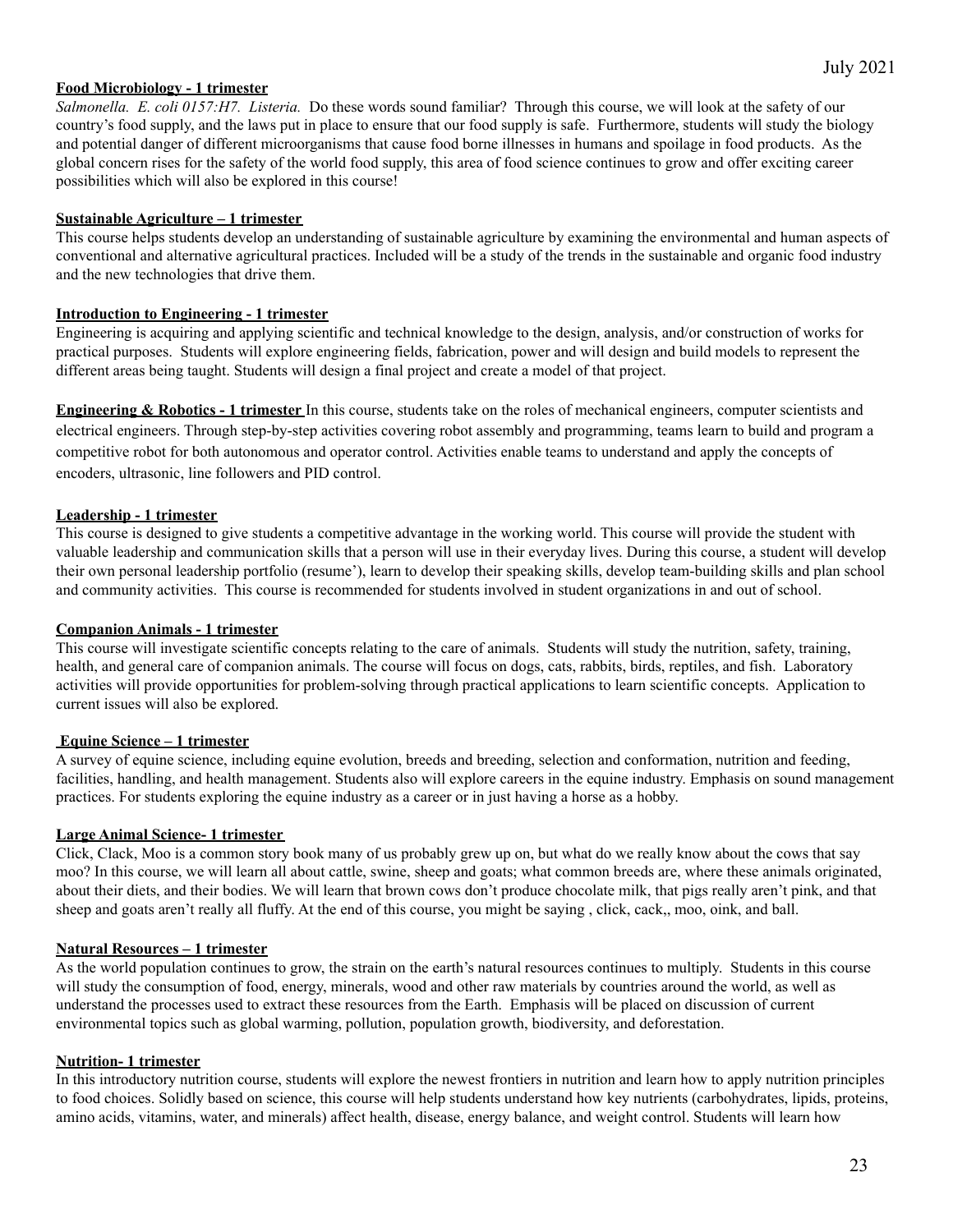nutrition needs change from infancy to adulthood and into the later years, and students will explore such global issues as food safety, food technology, and world hunger.

#### **Small Engines - 1 trimester -\$25 materials fee**

This course offers an intensive study of the operation, maintenance, and repair of small gasoline and diesel engines. Instructional topics include principles of operation of gasoline and diesel engines, tune-up and maintenance procedures, and disassembly, overhaul, and reassembly. Instruction may also include the operation of two cycle and four-cycle engines commonly found on lawn mowers, garden tractors, snow blowers, rotary tillers, chainsaws, and other equipment.

#### **Creative Writing - 1 trimester**

Students in this course will complete their own poems, stories and dramas (plays). As students complete writing workshops with their peers, they will study works by published authors. By the end of the trimester, students will have completed a variety of writing to be placed in a final portfolio that will demonstrate their growth as writers.

#### **Integrated English – 3 trimesters**

Students in this class will work to develop their reading, writing, speaking, and interpersonal skills. Students will expand their vocabulary, refine their reading ability, and engage in discussions as well as scholarly debates. Cooperative learning (group work) is an important part of this class and will help develop a student's leadership skills in addition to improving collaboration techniques. A wide variety of texts will be used to expose students to different types of literature. Students will practice good writing techniques by using a variety of skills. Through this combination of activities, members of this class will gain greater skills to draw upon when reading and writing.

#### **Journalism - 1 trimester**

Throughout the trimester, students will learn to write and edit for journalistic style, all while learning about how a newspaper is run. Students will examine and critique sample articles and newspapers as models for their own journalistic writing. The news, editorial, and feature articles students write will be part of AFSA's newspaper!

#### **World Literature – 1 trimester**

In this course, students will study a variety of literary works from diverse cultures and authors. Students will work to understand the wide array of traditions, perspectives and cultures that are represented in course texts and apply this understanding to critique, analysis and discussion. Students will work to develop a global perspective as well as understand their place in our diverse and complex world.

# **Media Studies - 1 trimester**

Throughout the trimester this course will look at the many forms of media: film, radio, internet, advertising, periodicals, news sources, and television. Given how pervasive media is in the lives of students now, they will build the critical thinking skills required to analyze the effect media has on their lives. Students will also develop skills to make them savvy and responsible digital citizens.

#### **Outcasts in Literature - 1 trimester**

This course examines the stories of those who live outside conventional society, whether by choice or after exile. Students will discuss how outcasts cope with adversity, why we often admire outcasts, why we condemn them, and why they continue to intrigue us. Students will examine their own experiences with not fitting in and/or seeing others who do not fit in. Students will read a wide variety of texts, including several short stories by different authors. Additional media may also be used. Students will also do a wide variety of writing activities and other projects associated with the reading.

# **The Story Within: Creative Nonfiction – 1 trimester**

Students in this course will read and write a variety of creative non-fiction texts based on actual events and people. As students complete their own creative nonfiction works (biography, memoir, profile, nature writing, etc.), they will also study samples of creative nonfiction writing. By the end of the trimester, students will have a body of *work that will demonstrate their growth as writers.*

#### **World Mythology – 1 trimester**

This course is designed to explore a variety of myths from various cultures including Egyptian, Norse, African, Far Eastern, and the Americas to name a few. Students will read, analyze, and respond to selected stories, novel excerpts, plays, movies, etc. Students will also gain academic and experiential knowledge of a variety of world cultures and arts. Work in this class will involve academic and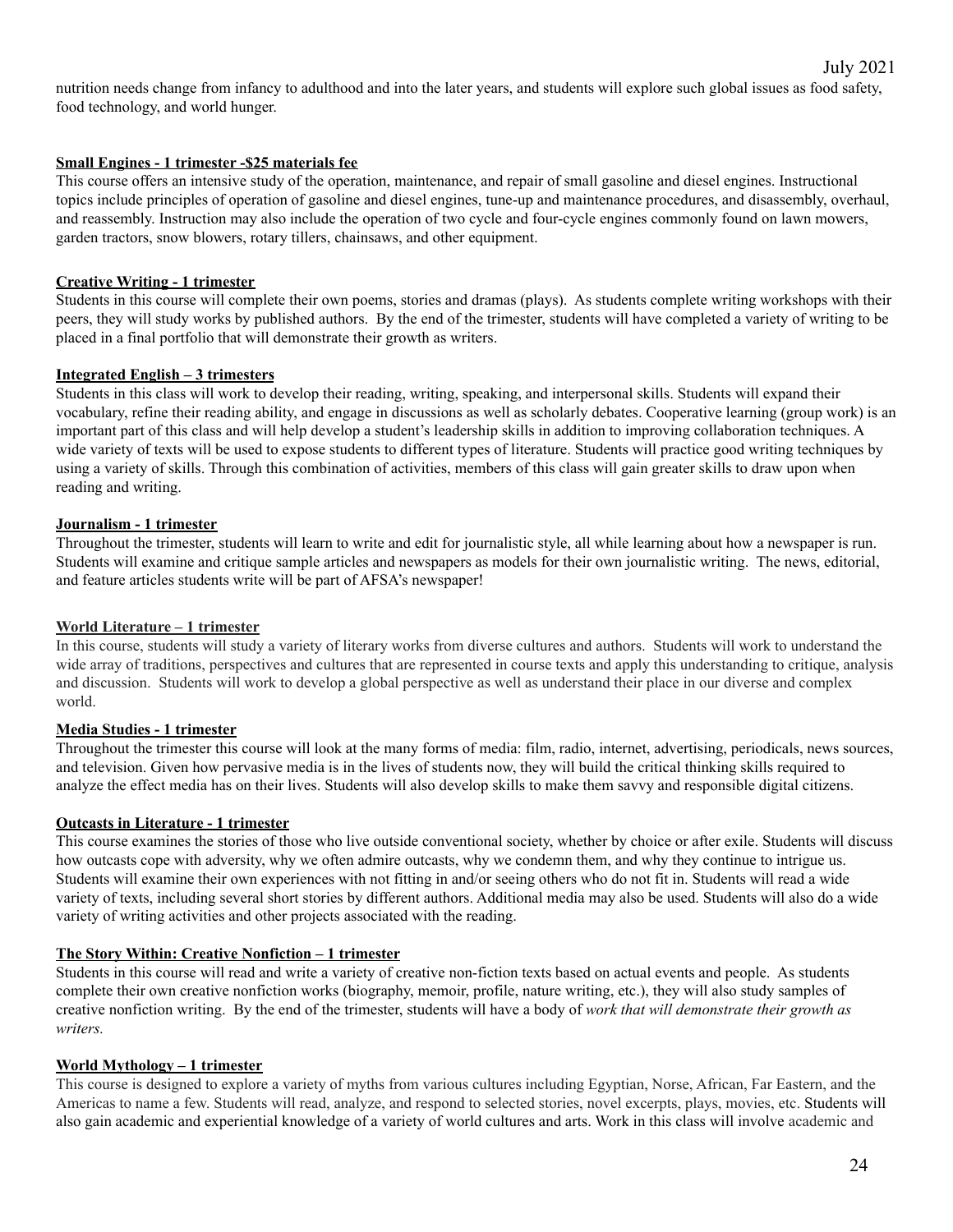creative papers as well as creative projects. This course is reading and writing intensive, and involves working with others. NOTE: This course does not include the Greek myths, as those are studied in the Mythology course.

#### **Teen Literature - 1 trimester**

This course features novels about real-life teen issues told from the point of view of teens. While reading these novels, students will complete research and discuss their ideas about many of the topics presented in the novels.

#### **Math Modeling**

This course covers the modeling process, a process that uses mathematics to represent, analyze, and make predictions to provide insight into real-world phenomena. Modeling is used in a variety of scientific disciplines and can be the foundation to help make informed decision. Models may include linear, polynomial, rational, exponential, and logarithmic functions. Students will have to use their mathematical background as well as writing skills to create a model and defend their choice to make decisions.

#### **Conceptual Physics – 2 trimesters**

Through projects, and problem solving, students will explore Newton's Laws of Motion, momentum & collisions, rotational motion, electricity, and waves. Students will develop a deep, conceptual understanding of physics as they explore how physics relates to the real world.

#### **Field Ecology - 1 trimester**

This course will review major ecological concepts, identify the techniques used by ecologists, provide an overview of local and global environmental issues, and examine individual, group and governmental activities important for protecting natural ecosystems. A large portion of this class will be spent in the field, in varying weather conditions, for data collection and observation.

#### **Environmental Science - 1 trimester**

Is your water safe to drink? Worry about hotter climates, holes in the ozone layer, pesticide residues in food, and extinction of species? This course is designed to give the student a better scientific background for understanding the environment from a chemical viewpoint and do hands-on laboratory investigations to better appreciate the ecosystem in which we live.

#### **Art History - 1 trimester**

Art History will provide an overview study of art history and basic art concepts. Students will examine a variety of aspects of art history including themes and purposes of art; styles of art; the elements of art; design principles; two-dimensional media; western and non-western art history. Art History course is a part of Fine-Arts subject, in which students will be given exposure to the community through museums, galleries and local artists.

#### **Spanish III – 2 trimesters**

Students will continue to build and improve on their written and verbal skills. Students will acquire vocabulary and grammar concepts through Spanish language media, such as newspapers and news broadcasts, and music. Students will also explore the agricultural practices and cultural customs of a Spanish-speaking country. Language proficiency will be demonstrated through presentations, papers, and their communication during field trips.

#### **Spanish IV – 2 trimesters**

In the culmination of their high school language study, students will hone and refine their communication skills. Authentic materials, such as books and newspapers, will be the primary resources. They will recognize and analyze perspectives unique to Spanish speaking cultures. Students will demonstrate their language skills by reading and analyzing literature, producing a formal written essay, and interacting with native Spanish speakers in real life situations. Students will explore local Spanish speaking communities and resources.

#### **CIS Political Science - 1 trimester (4 college credits through UMN; POL 1001)**

American Democracy in a Changing World - Introduction to politics and government in the United States. Constitutional origins and development, major institutions, parties, interest groups, elections, participation, public opinion. Ways of explaining politics and the nature of political science. Recent trends emphasized.

#### **CIS Composition - 2 trimesters (4 college credits through UMN; WRIT 1301)**

July 2021